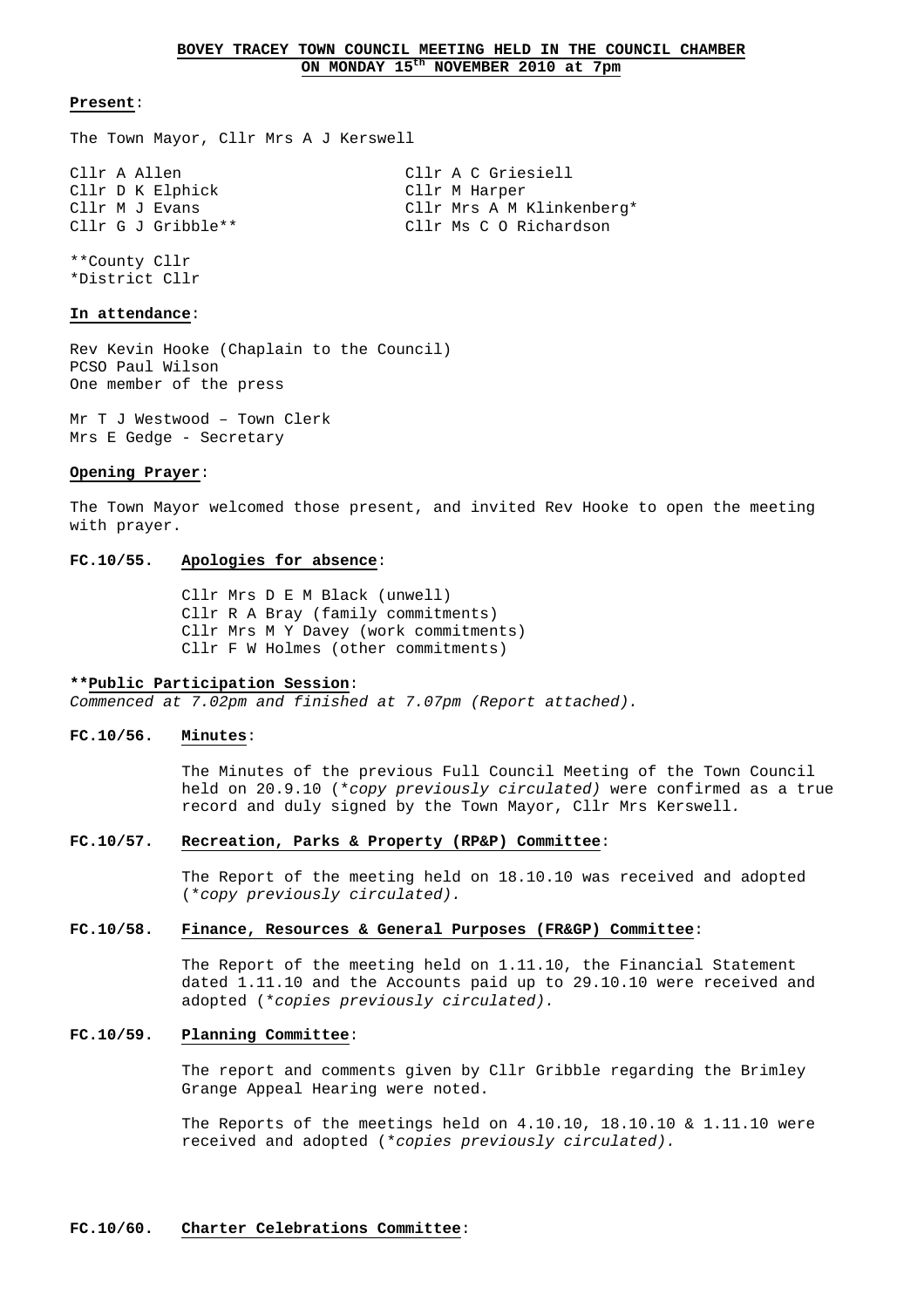It was noted that the final event of Charter Year will be on Saturday  $4<sup>th</sup>$  December 2010 when daffodil bulbs will be planted around the Charter trees in Le Molay-Littry Way, and the Mosaics will be unveiled.

 The Report of the meeting of the Charter Celebrations Committee held on 15.9.10 was received and adopted (\*copy previously circulated).

#### **FC.10/61. The Town Mayor's Interests**:

 A list of functions and activities attended by the Town Mayor since the last meeting was received and adopted (\*Report attached).

 Cllr Mrs Kerswell made particular reference to the opening of the Sparkworld Facility for young people at Heathfield, the informative Town Hall Consultations, the theatre production by the Bovey Tracey Players, which had taken place in the Town Hall, the Armistice Day Act of Remembrance at the War Memorial and the Remembrance Day Service held at PPT.

**\*\*A short adjournment took place from 7.15pm to 7.24pm to allow for questions, reports and representations from the County, District and Town Councillors (\*Report attached).**

# **FC.10/62. Recreation Ground – Dog Fouling**:

 Consideration was given to an appropriate course of action in order to address the following issues at the Recreation Ground:

 a) During regular collection of litter from the Recreation Ground over the past eight weeks, it has become evident there is an increasing amount of dog faeces left on the open areas in particular, which is not being picked up by dog owners.

b)There are currently six dog bins located at the Recreation Ground.

 c) The major concerns relating to the transmission of Toxocara to humans is through contact with dog faeces. Many objects and surfaces can become contaminated with infectious Toxocara eggs, including open spaces such as the Recreation Ground.

 d) Cricket and Football matches are played regularly at the Recreation Ground, thus exposing individuals to the possible transmission of Toxocara.

 e) The Town Council's Park attendant was unable to patrol the Recreation Ground at the moment due to ill health.

After considerable discussion it was

#### **Resolved**:

 i) To ask the Town Clerk to highlight this particular problem of anti social behaviour in the next edition of "Quality Update".

 ii) To monitor the situation for two months and then, if matters do not improve, to consider whether further action is needed.

#### **FC.10/63. Bovey Tracey 20-year Community Masterplan**:

The following was noted:

 a) Ref Minute no:RP&P.10/44: Prior to the next Planning Committee meeting on 29th November 2010 Ros Eastman (Senior Planning Officer (Policy) of Teignbridge District Council) will give a presentation on the proposals for the Bovey Tracey 20-year Masterplan.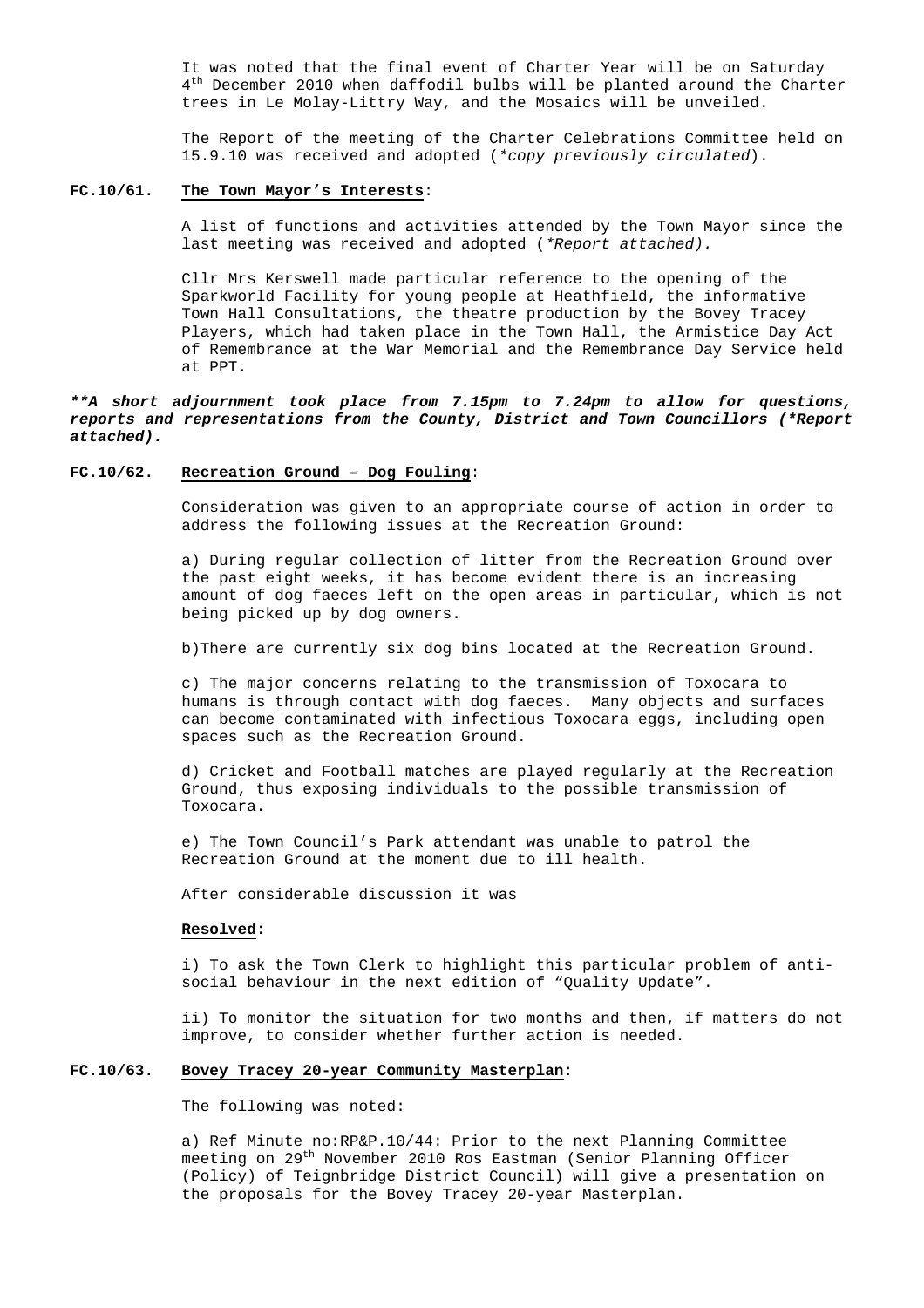b) As an agenda item for this meeting on 29.11.10, members will consider appointing up to three Councillors to be members of the Steering Group for this project.

c) The first meeting of the Steering Group will take place on  $8<sup>th</sup>$ December 2010.

#### **FC.10/64. For information**:

- a) Informal Consultation Event with Ms Lesley Smith: **- 30.11.10** Town Hall – 6.30pm
- c) Charter Bulb Planting:

 It was noted that Councillors are requested to attend this event on **Saturday 4th December 2010** in the Methodist Church car park at 10am, and afterwards in the Methodist Church Rooms for the unveiling of the Charter Mosaics. The two replacement trees have been delivered and will be planted in the near future.

- d) Carol Service **20.12.10** PPT Church 7.15pm
- e) **Cllr Griesiell** reported that Cllr Elphick has offered to refurbish the Notice Board at the Recreation Ground free of charge.

 Cllr Elphick's kind offer was accepted and the Town Council agreed to meet the cost of materials (\*power to spend under Local Gvt Act 1972 s139).

The meeting closed at 7.42pm.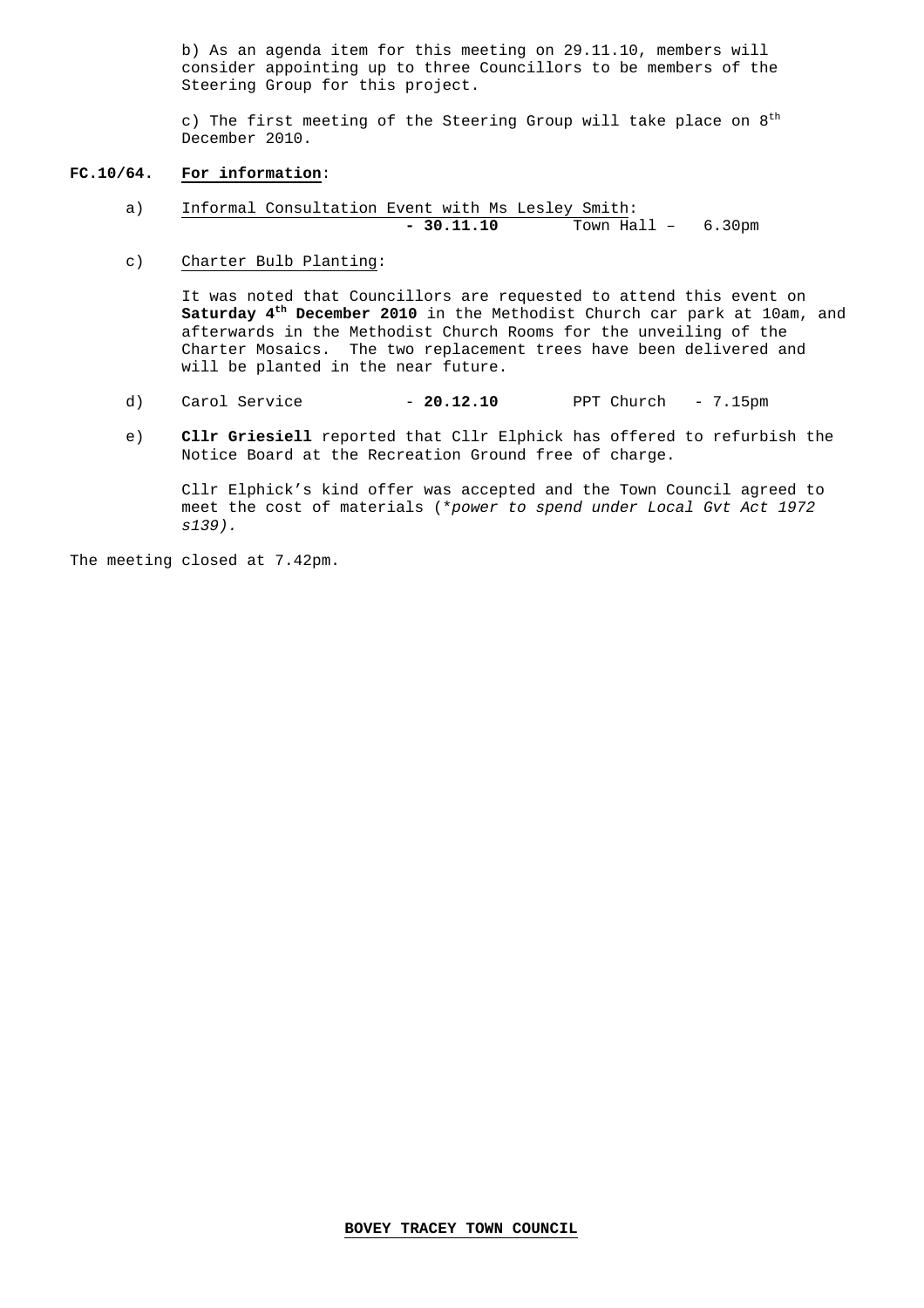Report of the questions, reports and representations which took place during the adjournments of the Town Council on Monday 15<sup>th</sup> November 2010.

#### **Reports and comments from members of the public**:

**PCSO Wilson** reported that: a) The incidents of reported crime had been very low since his last report. No incidents had occurred on 31<sup>st</sup> October or 5<sup>th</sup> November.

b) 7 burglaries had recently taken place, at Redwoods, The Dolphin Hotel and shops in Fore Street.

c) Two adults had been apprehended in possession of cannabis.

d) He provided Councillors with a detailed list (\*circulated at the meeting)

**Cllr Gribble** on behalf of the Town Council and people of Bovey Tracey, thanked PCSO Wilson for his vigilance and commitment.

**Rev Hooke** reported that:

a) The Town Carol Service will take place at PPT Church on Monday 20<sup>th</sup> December

b) A course entitled "Exploring Christianity" was being supported by 25-30 people.

c) A joint service for neighbouring parishes will take place in the Spring next year at Ilsington. Further details will be available at a later date.

#### **County, District and Town Councillors' Reports: 7.15pm to 7.24pm**:

**County Cllr Gribble** reported that:

a) He was still pursuing highways matters, particularly with reference to flooding, pot-holes and overgrown hedges.

b) The Devon Youth Service was now involved at Heathfield and up to 25 children were attending the youth club each night.

c) He had attended the local MP's surgeries.

d) He confirmed that charges were applied in the car park at County Hall in Exeter.

e) He will provide a detailed list of events, activities and meetings attended.

**District Cllr Mrs Klinkenberg** reported that TDC was awaiting news of the Local Government Grant for District Councils before finalising the budget. She had also attended various meetings and seminars in her capacity as Town Councillor, including a seminar at the Met Office with Mr Westwood regarding circumstances arising from Extreme Weather.

**Cllr Griesiell** enquired whether there was a charge to park at the car park at the District Council offices. He also reported that he had attended meetings etc in his capacity as a Town Councillor.

**Cllr Elphick** gave a brief report of the situation regarding the Heathfield Community Centre stating that the financial affairs sound.

**Cllr Ms Richardson** reported that Tesco's were issuing plastic carrier bags when the Town was meant to be "plastic bag free".

**Cllr Harper** reported that:

a) The new youth club at the Sparkworld site in Heathfield was hoping to recruit more members.

b) The Youth Café had been redecorated and had purchased new furniture.

c) He had attended various meetings etc in the town and would attend the Heritage Trust AGM on 16.11.10.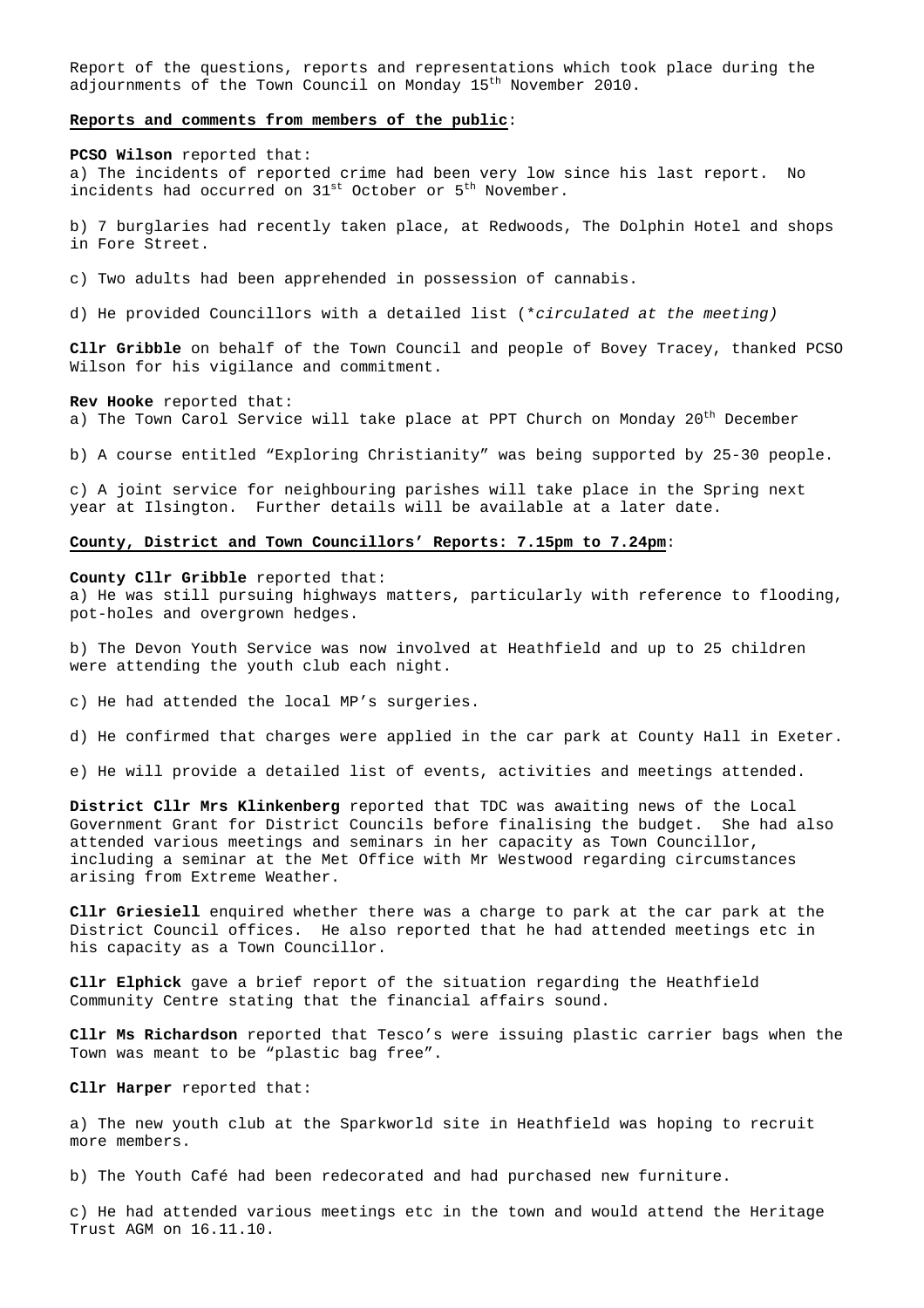**Cllr Allen** gave a report on the work undertaken by the Neighbourhood Watch Teams and stated that he had attended various meetings etc in the town.

# **The Town Mayor's Engagements**:

| 23.9.10  | Open Sparkworld Youth Facility at Heathfield         |
|----------|------------------------------------------------------|
| 27.9.10  | Meeting with Chris Long - Architect                  |
| 2.10.10  | Town Hall Consultation                               |
| 3.10.10  | Newton Abbot Civic Service                           |
| 6.10.10  | Town Hall Consultation                               |
| 8.10.10  | Meeting with Simon Tapley - PCT                      |
| 11.10.10 | Meeting with Robert Bradshaw - NHS                   |
| 12.10.10 | Rotary Club daffodil planting at Le Molay-Littry Way |
| 13.10.10 | BTYA Ouiz Night at the Dolphin Hotel                 |
| 20.10.10 | Stover School Speech Day                             |
| 22.10.10 | Cricket Club Dinner and presentations                |
| 30.10.10 | Bovey Tracey Players production                      |
| 31.10.10 | TDC Civic Service                                    |
| 11.11.10 | Armistice Day 2 minute silence at the War Memorial   |
| 14.11.10 | Remembrance Day Service in the Parish Church         |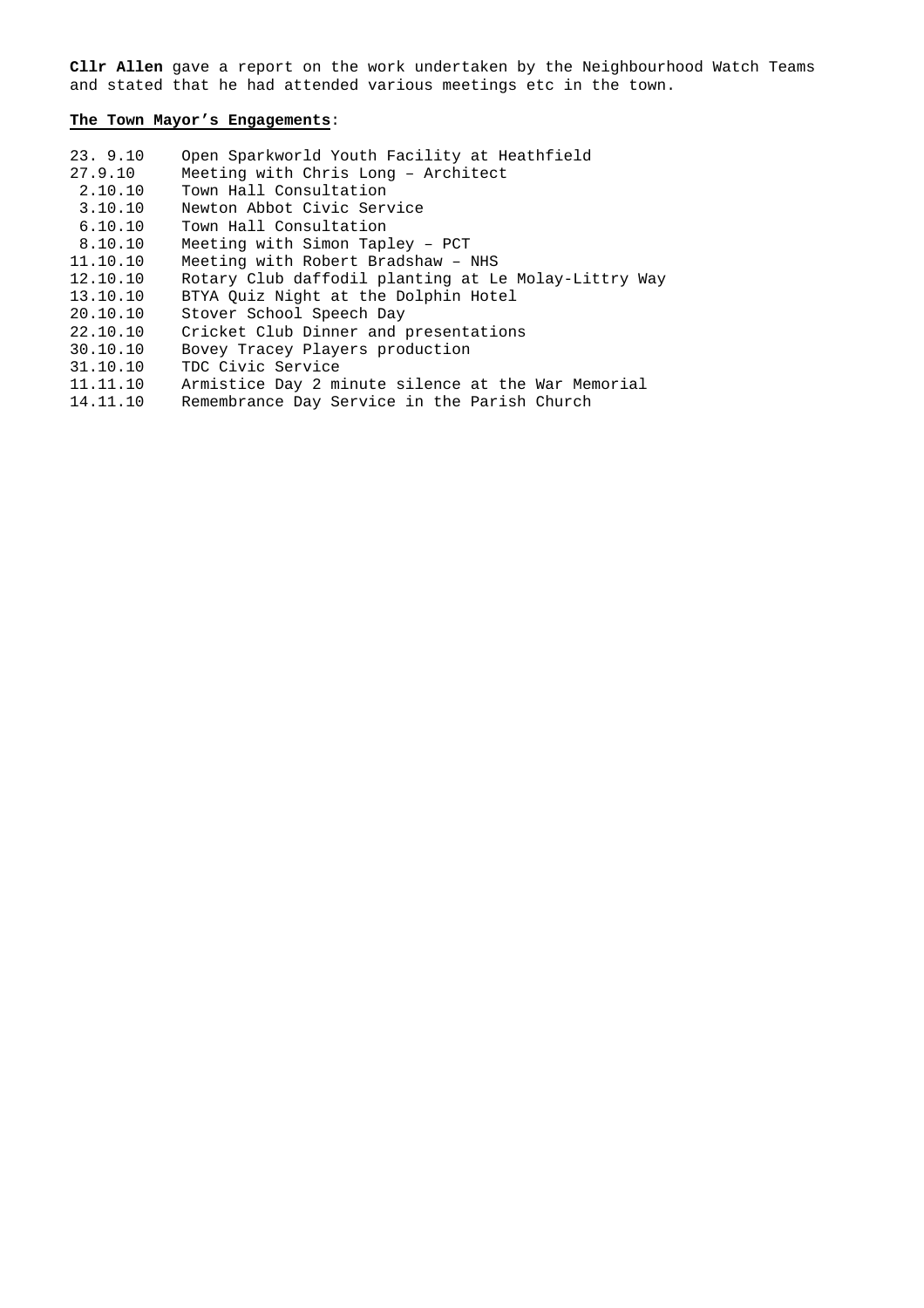# **PLANNING COMMITTEE HELD IN THE COUNCIL CHAMBER ON MONDAY 29th NOVEMBER 2010 at 7pm**

#### **Present:**

The Town Mayor, Cllr Mrs A J Kerswell

Cllr D K Elphick Cllr M Harper

Cllr A Allen Clir A C Griesiell Cllr M J Evans The Cline Cline Cline A M Klinkenberg\* Cllr G J Gribble\*\* Cllr Ms C O Richardson

\*\*County Cllr \*District Cllr

# **In attendance:**

Ms Ros Eastman – Senior Planning Officer – Policy - Teignbridge District Council. Mr T J Westwood – Town Clerk Mrs L M Warren - Secretary

Cllr Mrs Kerswell opened the meeting and introduced Ms Ros Eastman (Senior Planning Officer – Policy) of Teignbridge District Council. Ms Eastman gave a presentation outlining the proposals for the Bovey Tracey 20 year Community Masterplan and answered questions put to her by Councillors.

\*Cllr Mrs Kerswell thanked Ms Eastman for attending and she left the meeting at 7.30pm.

#### **PL.10/71. Apologies for absence**:

 Cllr Mrs D E M Black (unwell) Cllr R A Bray (family bereavement) Cllr F W Holmes\* (unwell)

#### **PL.10/72. Bovey Tracey 20 year Community Masterplan:**

Consideration was given to appointing three Town Councillors to be members of the steering group for this project.

### **Resolved:**

To appoint Cllrs Gribble, Mrs Kerswell and Mrs Klinkenberg.

# **PL.10/73. Town Cemetery:**

 Consideration was given to a request from Lt. Col. Bullock-Webster, a resident of Lustleigh, (\*copy of letter previously circulated) for reduced fees to install a memorial at the cemetery on the grave of his late father.

The following information was noted:

 i) It is the Town Council's policy as with other local authorities to charge double fees for all matters relating to the cemetery for non parishioners.

 ii) Mrs Bullock-Webster, the widow, is a parishioner of Lustleigh iii) The reason non-parishioners are charged double fees relates to the fact that they do not contribute to the maintenance and up-keep of Bovey Tracey cemetery through the Precept.

 iv) The alternative is that Teignbridge District Council provides all residents of the district the opportunity to use its cemeteries at TDC's parishioners fees.

#### **Resolved:**

 To decline the request and continue to adhere to the current fee structure.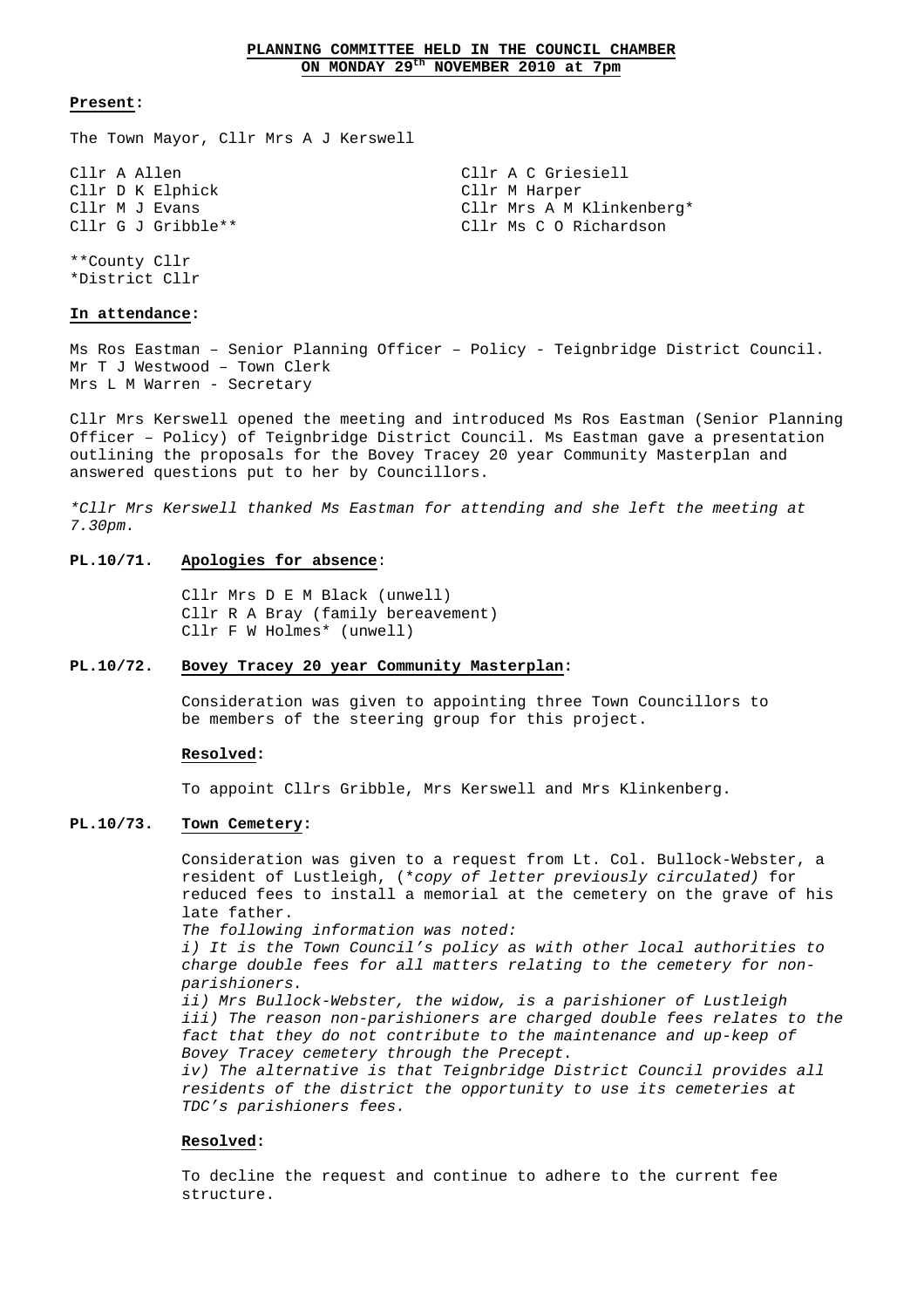The remainder of the meeting was chaired by Cllr Mrs Klinkenberg.

# **PL.10/74. Consideration of Planning Applications**:

DNPA Applications listed to 29.10.10: None.

TDC Applications listed to 29.10.10:

 **10/02471/LBC** Remove and replace render to gable ends, repoint and limewash stone chimney stack and replace two windows at 66-70 Fore Street for Miss Y Nicholls. Observations: No objections.

 **10/03376/FUL** New uPVC conservatory at 17 Lakeside Close, New Park for Mr & Mrs Checklin. Observations: As the plans were not available from TDC it was agreed to consider the application when in receipt of the plans.

DNPA Applications listed to 5.11.10: None.

TDC Applications listed to 5.11.10:

 **10/03336/FUL** Two storey extension – 07/05374/FUL – extension of time limit for implementation of extant planning permission at Southbrook House, Southbrook Lane for Mr & Mrs S Tarrant. Observations: No objections.

DNPA Applications listed to 12.11.10: None.

TDC Applications listed to 12.11.10:

 **10/03221/COU** Change of use from furniture manufacturing (B1) to mixed use for a motorcycle school (sui generis), food preparation area (B2) and retail sales area for parts (A1) at Unit 1 Anchor Buildings, Heathfield for Mr I Hall. Observations: The Town Council does not support this application for the following reasons: i) As this proposal will generate further traffic movements, this will further prejudice highway safety in this area. ii) The proposal could create noise and pollution issues for nearby dwellings.

TDC Applications listed to 19.11.10:

 **10/0354/FUL** Erection of fence at 4 Oliver Place, Heathfield for Mr B Miller.

Observations: No objections.

DNPA Enforcement:

 **ENF/0012/08** The construction of a track and parking of several vehicles on agricultural land – Kestor, Slade Cross. Observations: To support the Dartmoor National Park Authority.

# **PL.10/75. Planning Site Inspection – "Beechcroft", Bradley Road.**

 **10/02476/FUL –** Consideration was given to nominating two Councillors to attend a site inspection for the above on 6<sup>th</sup> December 2010 at 10am.

 **Resolved:** To nominate Cllrs Bray, Evans and Mr Westwood, the Town Clerk to attend. It was noted that Cllr. Mrs Kerswell would be available, if needed.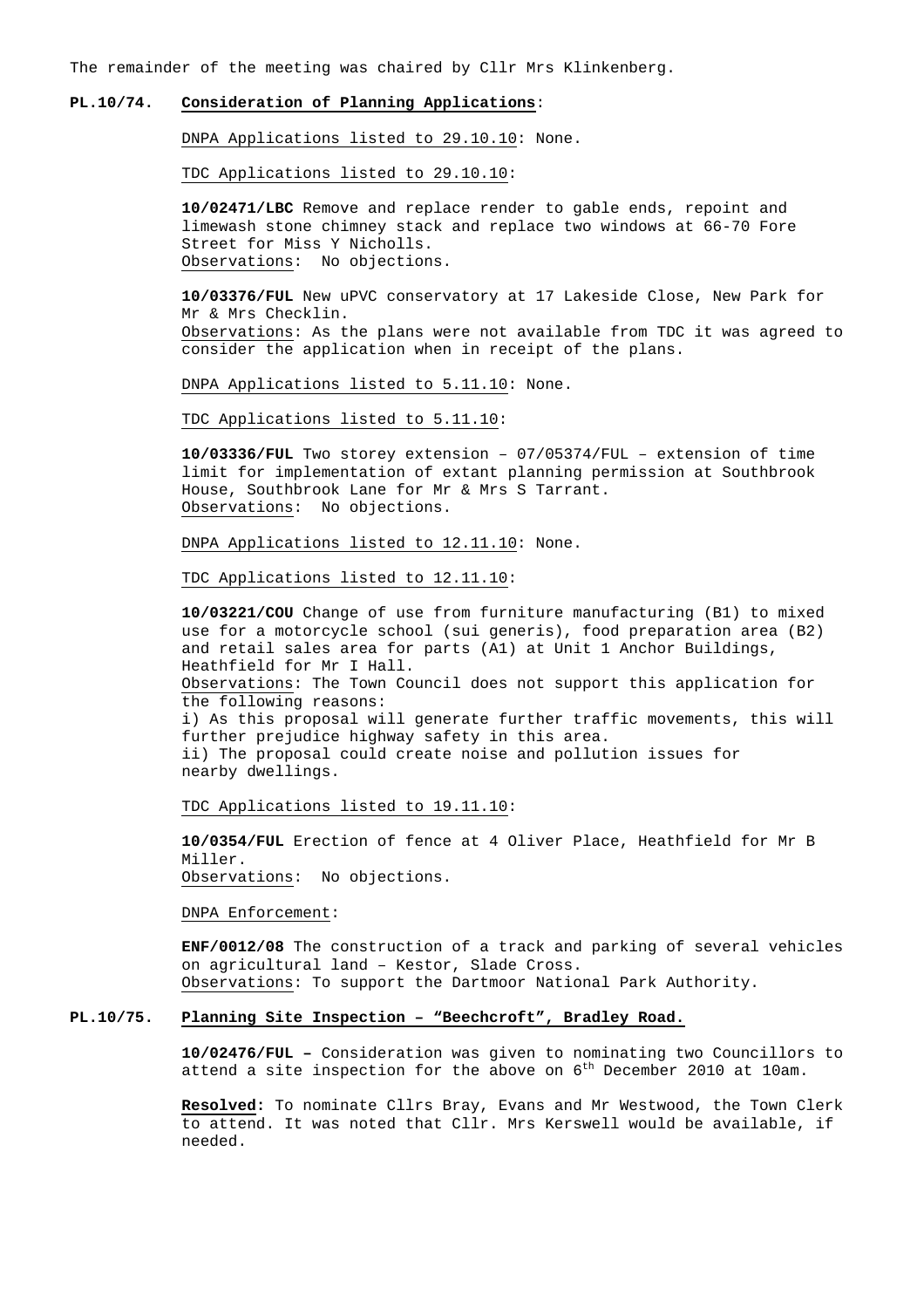# **PL.10/76. Planning Decisions**: Noted.

# a) Approvals:

#### TDC

 i) Proposed conservatory at 22 Becket Road (N/O) ii) Mixed development at Cardew Design, Newton Road (N/O) iii) Garage & workshop at St John's Lane for Town Council (N/O) iv) Clear glazing of 4 roof lights at Newton Lodge (O) v) 2 dwellings and 11 parking spaces at rear of Coach House, Dolphin Square (N/O) vi) Felling of 2 oak trees at 12 Heather Estate, Heathfield (N/O)

DNPA: None

- b) Refusals: None
- c) Appeal Decisions:
- i) Dismissed: Land to rear of Brimley Court, Brimley Grange
- ii) Appeal Allowed Planning permission granted for development at land to rear of BCT Factory.

The Town Council's submitted observations (No objections- N/O: Objections- O)

## **PL.10/77. General Planning Matters brought forward by Councillors**:

a) **Cllr Mrs Kerswell:** 

i) Noted that Mr Jeremy Butcher of Bovey Tracey Youth Action was ill and offered to forward get-well wishes. ii) Reported that the Christmas tree was in place in Union Square.

- b) **Cllr Ms Richardson** reminded Councillors that the Christmas Lights will be switched on Saturday 4 December 2010 at 4pm.
- c) **Cllr Allen** sought clarification regarding an area at Heathfield.
- d) **Mr Westwood (Town Clerk)** reminded Councillors that a meeting with Ms L Smith MBE, of the Devon Association of Local Councils, regarding the proposed re-development of the Town Hall will be held on 30 November 2010 at 6.30pm in the Town Hall.

The meeting closed at 8.03pm.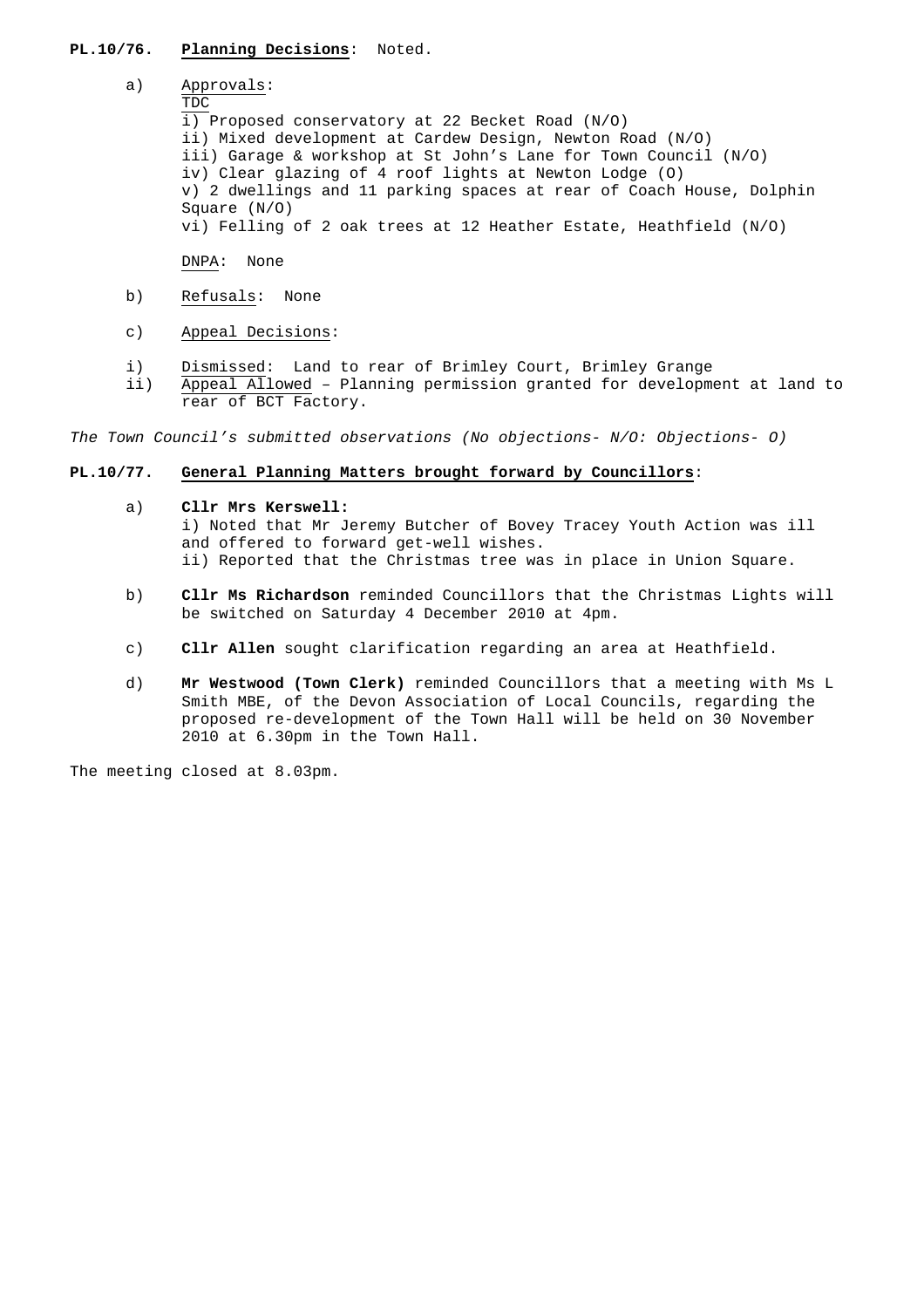#### **Present**:

The Town Mayor, Cllr Mrs A J Kerswell The Deputy Town Mayor, Cllr R A Bray

Cllr A Allen Cllr A C Griesiell Cllr Mrs D E M Black Cllr M Harper Cllr Mrs M Y Davey Cllr F W Holmes\* Cllr D K Elphick Cllr Mrs A M Klinkenberg\* Cllr G J Gribble\*\* Cllr Ms C O Richardson

\*\*County Cllr \*District Cllr

# **In attendance**:

Mr T J Westwood – Town Clerk Mrs E Gedge - Secretary

The meeting was chaired by Cllr Griesiell.

# **RP&P.10/50 Apologies for Absence**:

 Cllr M J Evans (on holiday) Cllr Mrs K J Westbury (working)

# **RP&P.10/51 Consideration of minutes of previous meeting held on 18.10.10**: Noted.

# **RP&P.10/52 Accounts**:

 The Financial Accounts paid up to 10.12.10 were received and approved (\*copies circulated at the meeting).

#### **RP&P.10/53 Pottery Leat**:

 Consideration was given to an appropriate reply to Ms Mackenzie's letter (\*copy of letter and plan previously circulated) requesting that Pottery Leat be cleared and re-lined.

The following information was noted:

- a) Ms Mackenzie does not own any land adjacent to the Pottery Leat.
- b) The Pottery Leat is annually cleared of vegetation and leaves etc by Natural England.
- c) Ms Mackenzie is not a resident of the Parish and therefore does not contribute financially towards the precept.
- d) The problems being experienced by Ms Mackenzie are as a result of work undertaken on the land by her neighbour, who owns the land adjacent to the leat.

#### **Resolved**:

 To instruct the Clerk to write to Ms Mackenzie outlining the above points and stating that therefore the Town Council is unable to grant her requests.

#### **RP&P.10/54 Open Space at the Rear of St Catherine's School**:

 Consideration was given to the possibility of reducing the nuisance experienced by residents due to play activities of young people on this open space.

The following points were noted: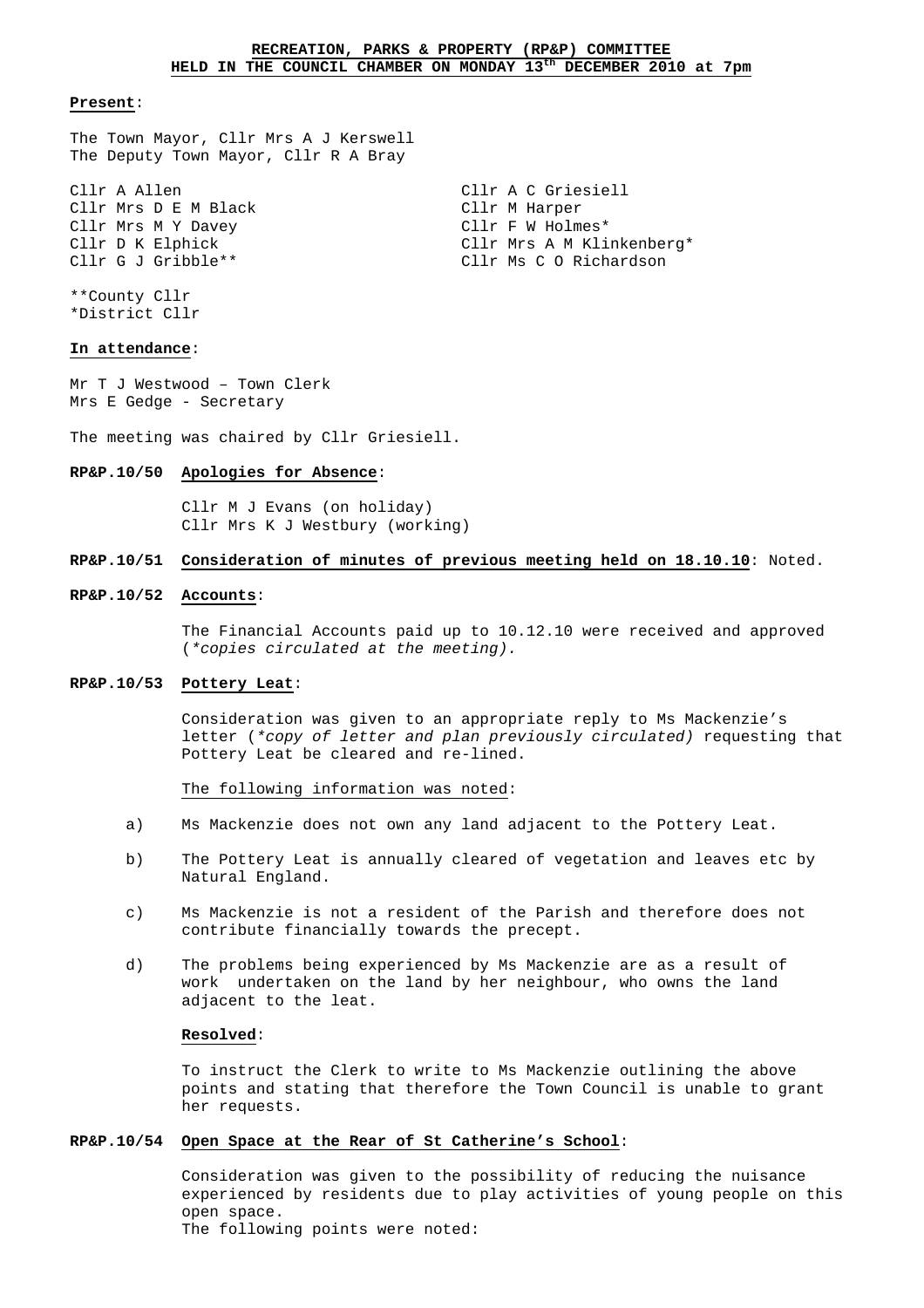- a) Residents on three sides of the area are regularly disturbed, particularly when boundary walls are used as goals for football.
- b) Following lengthy discussion and consultation with Devon & Cornwall Police and Teignbridge District Council, one possible solution would be to plant three defensive thorn hedges. This method has successfully been undertaken in Mill Marsh Park.
- c) The planting of the hedges may deter young people from playing close to the boundary walls and encourage them to move to the centre of the open space. After clarification it was

#### **Resolved**:

 To instruct Plants Direct (South West Ltd) to supply sufficient appropriate thorn species to create a thorn hedge along the three boundary lines as indicated on the plan for a cost of £431.86+VAT (\*power to spend under Open Spaces Act1906 ss 9&10)

# **RP&P.10/55 Christmas Recess**:

It was noted that:

- a) The Town Clerk's Office will be closed from 12 noon on  $22<sup>nd</sup>$  December 2010 and will re-open on  $4<sup>th</sup>$  January 2011.
- b) The Town Clerk will be available during this period in case of any emergencies and funeral reservations.
- c) Members of staff will also be regularly visiting all areas during this period for litter collections etc at no additional financial costs for overtime to the Town Council.

#### **RP&P.10/56 Matters brought forward by the Town Clerk & Councillors**:

- a) **Mr Westwood** reminded Councillors of the Civic Carol Service followed by refreshments which will be held on Monday  $20^{th}$  December at 7.30pm in the Parish Church (PPT)**.**
- b) **Cllr Bray** thanked the Town Council for the kind words expressed after his recent bereavement.
- c) **Cllr Allen** asked for clarification of the situation regarding a memorial in the Town Council Cemetery.
- d) **Cllr Ms Richardson** thanked the Town Mayor, the Town Clerk and Councillors who had supported the switching on of the Christmas Lights in the Town Centre.
- e) **Cllr Gribble** reported that:

 i) The Football Club had left rubbish etc on the Recreation Ground after its match on Sunday  $19<sup>th</sup>$  December 2010. It was suggested that a reminder should be sent to the Football Club to ensure all litter etc is collected following a match at the Recreation Ground. ii) The post securing the wooden gate at the St Johns Lane entrance to Mill Marsh Park is broken.

 f) **Cllr Mrs Klinkenberg** tendered her apologies for being unable to attend the switching on of the Christmas Lights and reported that the temperature at night in Bovey Tracey last week dropped to -9 degrees

The meeting closed at 7.15pm.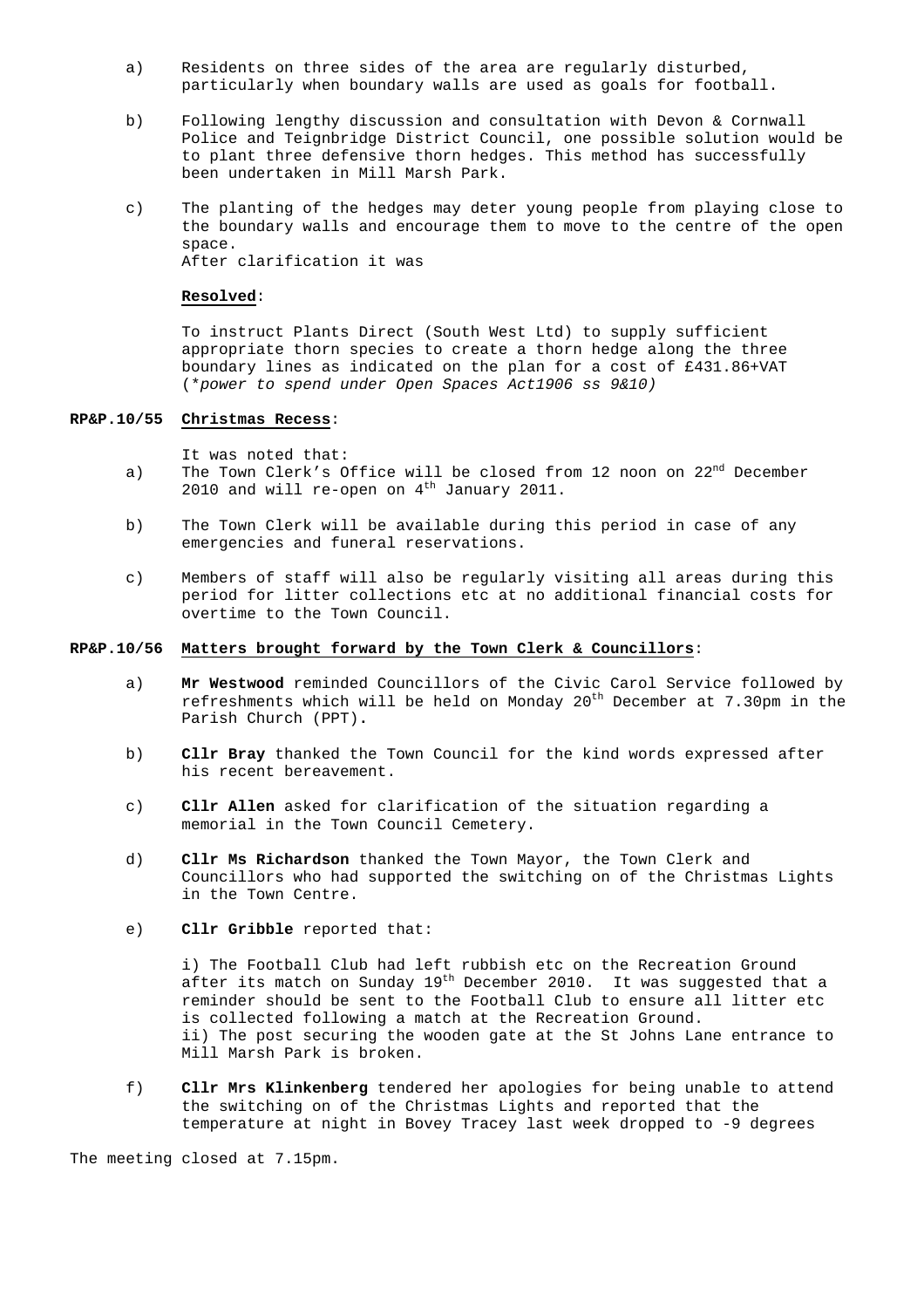# **PLANNING COMMITTEE HELD IN THE COUNCIL CHAMBER ON MONDAY 13th DECEMBER 2010 at 7.15pm**

#### **Present**:

The Town Mayor, Cllr Mrs A J Kerswell The Deputy Town Mayor, Cllr R A Bray

Cllr A Allen Cllr A C Griesiell Cllr Mrs D E M Black Cllr M Harper Cllr Mrs M Y Davey Cllr F W Holmes\* Cllr D K Elphick Cllr Mrs A M Klinkenberg\* Cllr G J Gribble\*\* Cllr Ms C O Richardson

\*\*County Cllr \*District Cllr

# **In attendance**:

Mr T J Westwood – Town Clerk Mrs E Gedge – Secretary

The meeting was chaired by Cllr Bray.

# **PL.10/78. Apologies for absence**:

 Cllr M J Evans (on holiday) Cllr Mrs K J Westbury (working)

## **PL.10/79. Consideration of Planning Applications**:

DNPA Applications listed to 19.11.10: None.

TDC Applications listed to 26.11.10:

- a) **10/03668/FUL** Single storey verandah extension to north elevation at Hummersknott Cottage, Lowerdown for Mr D Gilderdale. Observations: No objections.
- b) **10/03676/FUL** Single storey utility extension and balcony to north elevation at 2 Hummersknott Cottage, Lowerdown for Mr D Gilderdale. Observations: No objections.

DNPA Applications listed to 26.11.10: None.

TDC Applications listed to 3.12.10:

- c) **10/03799/FUL** Single storey extension to provide improved kitchen and utility facilities (extension of time limit to replace permission 07/05131/FUL) at Dartmoor Garage, Station Road for Mr & Mrs L Gibbs. **\*Cllr Gribble declared a personal interest.** Observations: No objections.
- d) **10/03798/FUL** Single storey extension to existing workshop (extension of time limit to replace permission 07/05132/FUL) at Dartmoor Garage, Station Road for Dartmoor Garages Ltd. **\*Cllr Gribble declared a personal interest.** Observations: No objections.
- e) **10/03787/FUL** Replace two portable cabins at Roundhead Road, Heathfield Industrial Estate, Heathfield for Veolia Environmental Services. Observations: No objections.
- f) **10/03776/TPO** The crown lifting of one Oak tree at 25 The Oaks for Mrs M Duckett. Observations: No objections.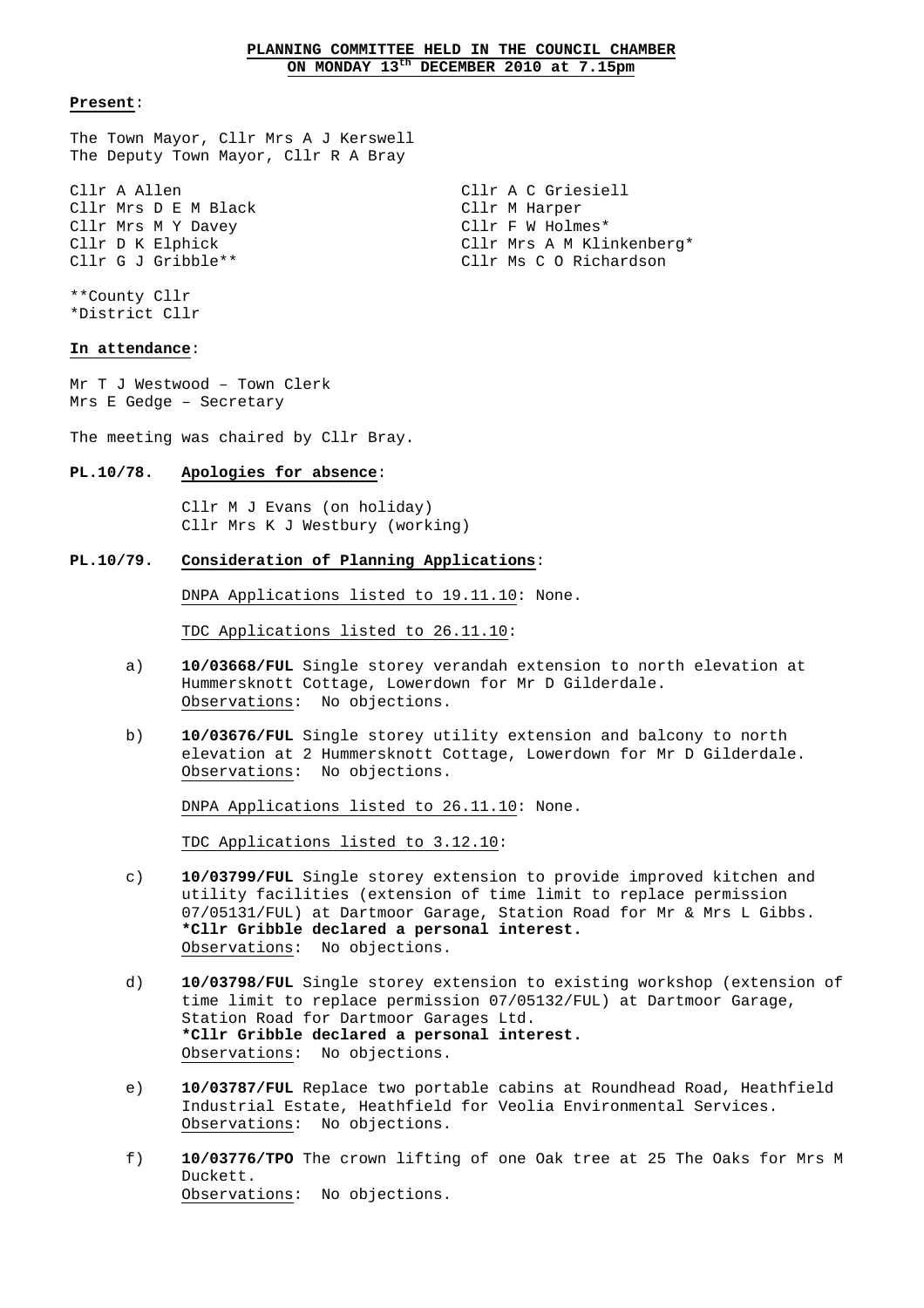DNPA Applications listed to 3.12.10:

 g) **0587/10** uPVC Conservatory, together with all base works, at rear of property at Torling, Haytor Road for Mr & Mrs Lewis. Observations: No objections.

# **PL.10/80. Planning Decisions**: Noted.

- a) Approvals:
	- TDC

 i) Retention of 1 metre high fence on top of existing retaining wall at Cranford, 4 Coombe Close (O). ii) Change of use of ground floor from residential (Use Class C3) to shop/coffee shop (Use Class A1/A3) and replacement of window and door; revised layout to existing dwelling and alteration to roof, windows and access stairs at 5 Fore Street (O). iii) Erection of new dwelling house, new double garage for existing dwelling and access drive (extension of time limit application to replace permission 07/04472/FUL) at Rest Harrow, Thorns Cross(O). iv) Retention of two new windows inserted in modern extension at the rear of the building at 66 Fore Street (N/O). v) Extension to the eastern end of building for the use of storage and machinery at Unit 1, King Charles Business Park, Heathfield (N/O).

DNPA: None

b) Refusals:

 TDC i) Erection of two industrial units (Class B2) at land at Pottery Road  $(N/O)$ .

The Town Council's submitted observations (No objections- N/O: Objections- O)

# **PL.10/81. General Planning Matters brought forward by Councillors**:

- a) **Cllr Griesiell** requested information regarding the planning process and was informed that planning officers and District Councillors have to apply strict planning law and regulations when determining a planning application. It was noted that the Town Council is one of many consultees and comments are not ignored.
- b) **Cllr Gribble** noted that in the case of the DNPA, if a local Parish Council does not support a planning application it will be determined by the members rather than the planning officers.
- c) **Cllr Mrs Kerswell** was informed that the wall bordering the alleyway from Union Square to Sett Close is in a Conservation Area and cannot be changed.
- d) **Cllr Mrs Klinkenberg & Cllr Mrs Kerswell** also gave information about the site meeting in Bradley Road.
- e) **Mr Westwood** reported on planning decisions regarding two applications and details will be available in due course.

The meeting closed at 7.35pm.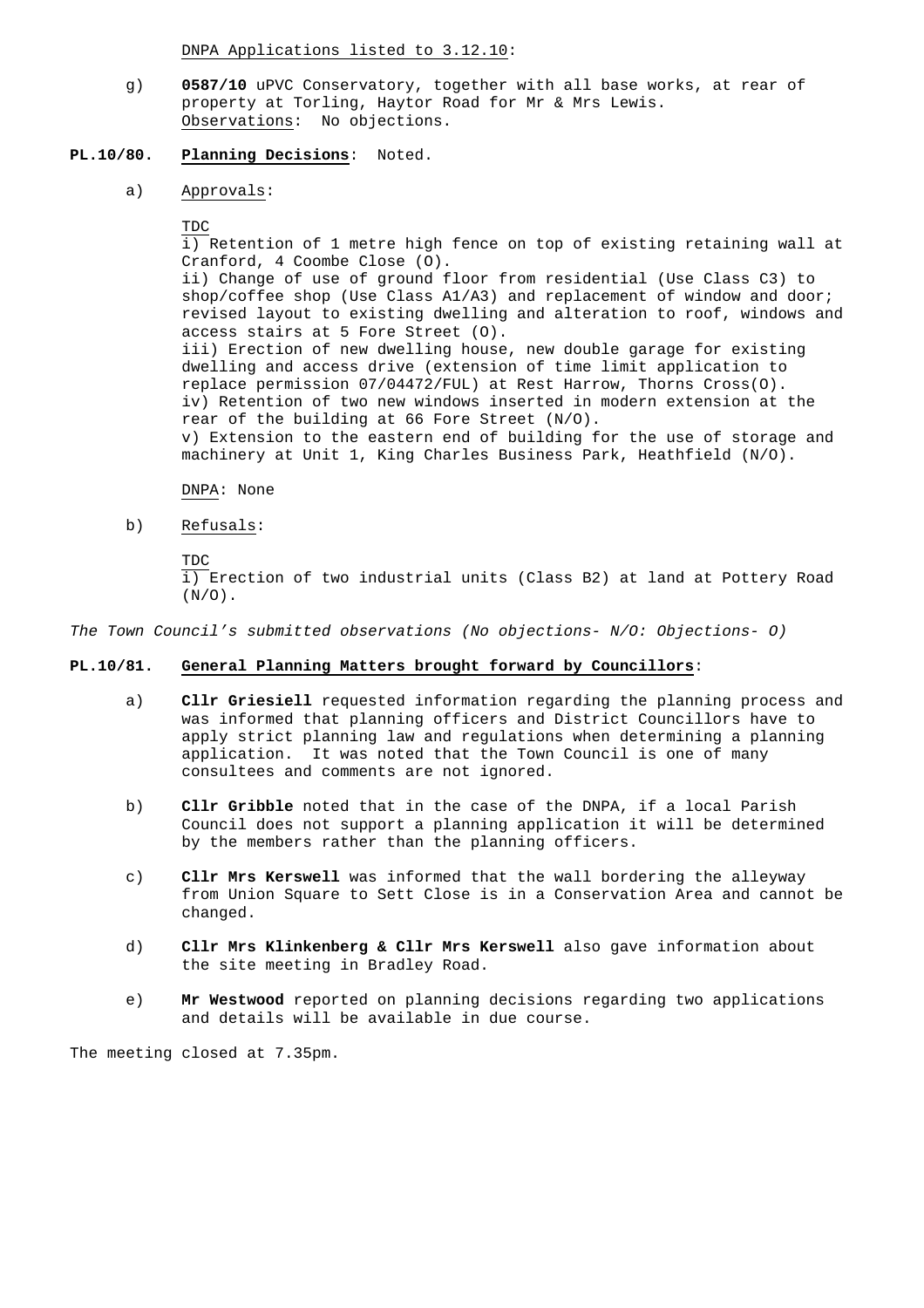#### **Present**:

The Town Mayor, Cllr Mrs A J Kerswell The Deputy Town Mayor, Cllr R A Bray

Cllr A Allen Cllr A C Griesiell Cllr Mrs D E M Black Cllr M Harper Cllr D K Elphick Cllr F W Holmes\* Cllr M J Evans The Client Client Construction Client Constants Construction Client Constants Constants Constants Constants Constants Constants Constants Constants Constants Constants Constants Constants Constants Constants Cllr G J Gribble\*\* Cllr Mrs K J Westbury

\*\*County Cllr \*District Cllr

# **In attendance**:

One member of the press Mr T J Westwood – Town Clerk Mrs E Gedge - Secretary

The meeting was chaired by Cllr Gribble.

#### **FR&GP.11/01 Apologies for absence**:

 Cllr Mrs M Y Davey (unwell) Cllr Mrs A M Klinkenberg (due to a family bereavement)

#### **FR&GP.11/02 Consideration of minutes of previous FR&GP committee meeting held on 1.11.10**: Noted.

#### **FR&GP.11/03 Accounts & Financial Statement**:

 The Financial Statement dated 10.1.11 was received and adopted. The Accounts were approved for payment.

#### **FR&GP.11/04 Budget & Precept for 2011/2012**:

Consideration was given to the adoption of the following:

a) The suggested budget for 2011/2012 (\*copy previously circulated).

 b) The suggested precept figure of £148.855.00 for 2011/2012 (\*copy previously circulated).

 Cllr Gribble thanked the Town Clerk on behalf of the Council for his work in the preparation of the figures.

 The following points were noted: i) Cemetery The proposed expenses of £10,000.00 for the Town Council Cemetery consisted of the cost of grave diggers, rates, grass cutting and general maintenance.

 ii) Bus Shelters A contingency fund of £500.00 was proposed for the maintenance of the 9 bus shelters in the parish.

 iii) Recreation Grounds a) The proposed additional expenses of £16,000 for Recreation Grounds would include those incurred by the redevelopment of "Big Park" at Heathfield. b) The drainage at the entrance to Mill Marsh Park will need to be addressed in the future.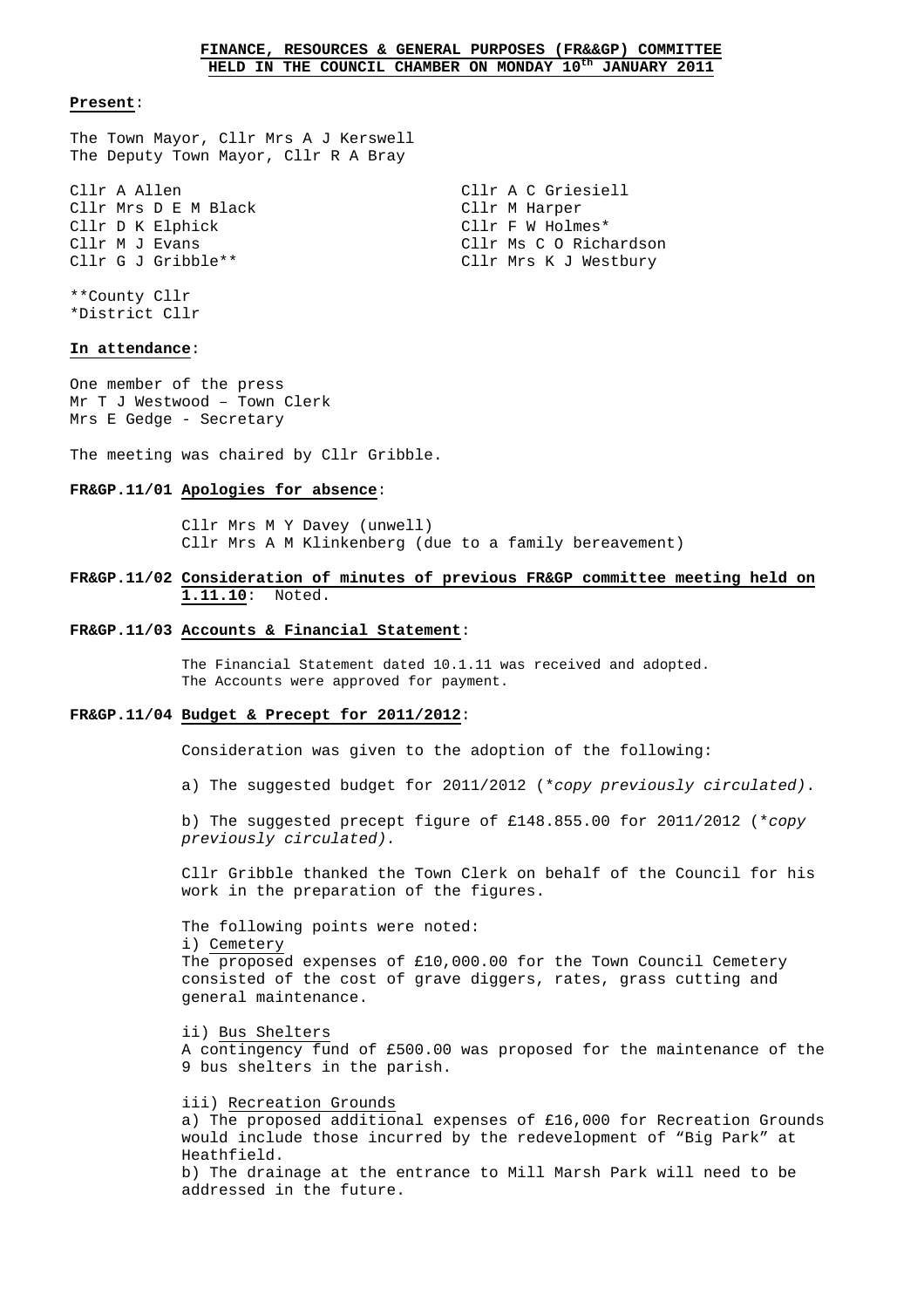## iv) Snow Clearance & Icy Roads

 a) The Town Council does not need to budget for this occurrence as Devon County Council is responsible for the provision of grit bins and road clearance in bad weather. However a small gritter has been purchased to be used locally.

b) Devon County Council cannot provide grit bins for private property.

#### v) Charter Celebrations

 When the amount of money already set aside has been taken into account, the Financial Statement for the Charter Celebrations will show that figures for expenditure and income will break even.

# vi) Youth Provision

 a) It was noted that 2011/12 is the final year for the Town Council's commitment to the Youth Café and its work. b) The Heathfield Youth Project is being supported by the Devon Youth Service which is providing paid staff, but the Town Council will still incur expenses because it owns the building in Heathfield. c) Concern was expressed regarding the funding of both the Youth Café

and The Heathfield Youth Project.

#### Precept Figure

 It was noted that the Precept Figure has been £148,855.00 for the past three years.

#### **Resolved**:

 i) To adopt the Proposed Budget as outlined and the Proposed Precept figure of £148,855.00 for 2011/2012.

 ii) To form a small sub-committee consisting of the Town Mayor, Chairman & Vice-Chairman of the FR&GP Committee to consider the possibility of reducing the Town Council's expenditure.

## **FR&GP.11/05 Cemetery Grant 2011/2012**:

 Consideration was given to the application for the 2011/2012 Cemetery Grant which is to be submitted to Teignbridge District Council (TDC). After clarification it was

### **Resolved**:

To submit the application to TDC for the 2011/2012 Cemetery Grant.

#### **FR&GP.11/06 Cemetery Fees 2011/2012**:

 Ref minute no: FR&GP.10/65. Consideration was given to an appropriate increase in all cemetery fees to commence to cover the anticipated loss of payment of the Burial Grant by TDC in 2012/2013, currently at £4386.00.

 \*A revised list of fees indicating a 10% rise in fees for 2011/2012 was previously circulated.

 It was noted that the suggested fees were comparable to those charged by many burial authorities in the locality.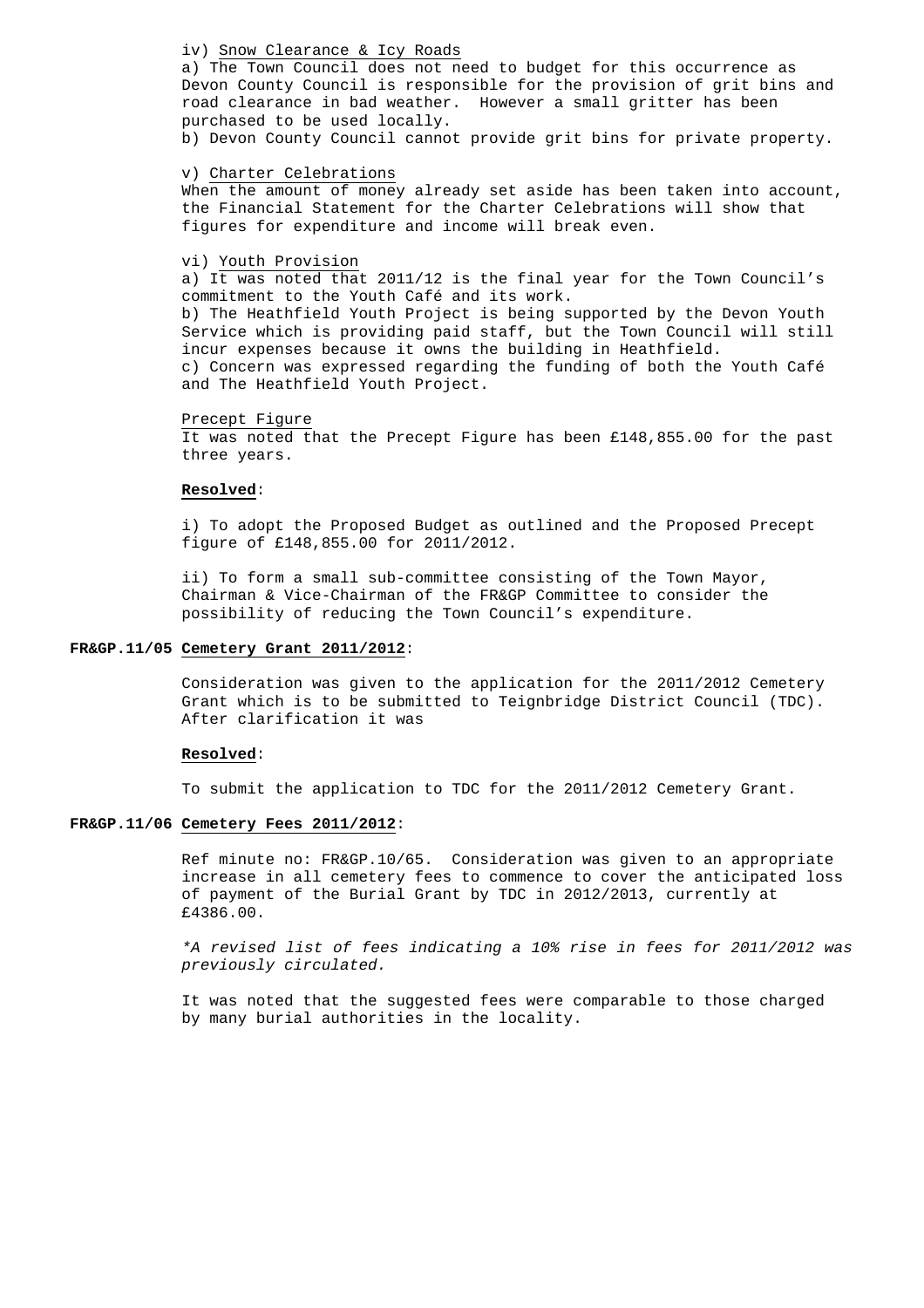After clarification and discussion it was

#### **Resolved:**

To increase Cemetery fees by 10% from 1<sup>st</sup> April 2011 and to notify members of the public of this decision in the next edition of "Quality Update".

#### **FR&GP.11/07 Mayoral Chain**:

 Ref minute no: FR&GP.10/66. Consideration was given to replacing the current Mayoral Chain.

It was noted that:

 i) It is recommended by both manufacturers that a new Chain of Office is manufactured, rather than adding further links  $\overline{to}$  the current Chain of Office, as it already has a double row.

 ii) Adding more links would increase the weight and length of the Chain. Adding a third row could make it uncomfortable to wear.

iii) The Town Clerk had secured 2 quotations:

Quotations:

 To supply a new metal gilt double row chain, with similar design of links as the current chain and incorporating a new crest:

- 1) AR Fabb Bros Ltd £1330.00+VAT
- 2) Vaughtons £1559.00+VAT

 Prior to taking a decision on replacing the current Chain of Office, members considered carefully the points outlined below regarding how any purchase would be funded.

 In the current economic climate it could be considered inappropriate to purchase a new Chain of Office from the Precept. However, a number of options were available for further consideration – prior to any decisions being taken:

 a) Not to progress with the replacement until the economic climate improves. The present Chain of Office could still be worn and when it is appropriate to replace the Chain, the relevant Mayors' names could then be engraved onto the links at a later date.

 b) The next three/four Town Mayors could relinquish or reduce their Mayoral Allowance (currently at £500.00 per annum) to pay for the cost of replacing the Chain of Office.

 c) The Town Council has been bequeathed two legacies one of which would cover the cost of a new Chain of Office. Prior to agreeing to this course of action, the relevant families would have to be contacted to seek their permission for the legacies to be used in this manner.

 d) For members to suggest an appropriate way of raising funds, rather than using the precept.

After clarification and discussion it was

#### **Resolved**:

 To contact the family of the late Cllr Audrey Warren in order to seek permission to use the legacy, which was bequeathed to the Town Council, to purchase a new Mayoral Chain of Office from A R Fabb Bros Ltd at a cost of £1330.00+VAT. (Power to spend-Local Gvt.Act 1972, Sect 111).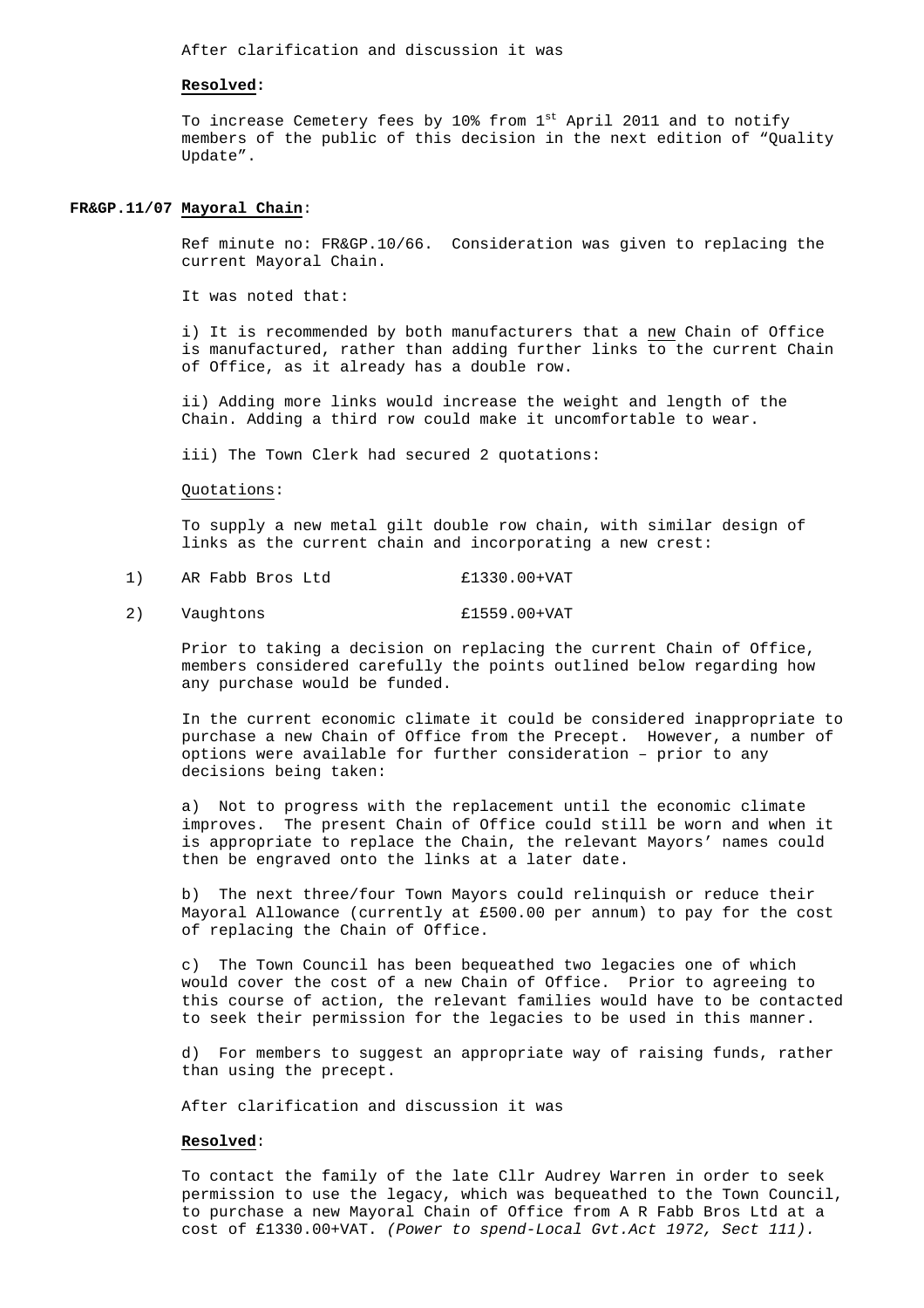#### **FR&GP.11/08 Bovey Tracey Activities Trust (BTAT)**:

 Ref Minute No: FR&GP.10/07. Consideration was given to extending the Agreement with BTAT for permission to use Mill Marsh Park car park on Wednesday mornings for a further 12 months. The current Agreement (\*copy previously circulated) is due to terminate on 30.1.11.

#### **Resolved**:

To extend the Agreement with BTAT as outlined above to 31.1.12.

#### **FR&GP.11/09 Police Authority Conference**:

 It was noted that the next Police Authority Conference will take place on Wednesday 16<sup>th</sup> February 2011 at the Exeter Conference Centre, Northernhay Street, Exeter EX4 3ER from 10.00am to 3.00pm.

 Councillors wishing to attend this Conference must notify the Town Clerk.

## **FR&GP.11/10 Matters brought forward by The Town Clerk and Councillors**:

- a) **Mr Westwood** reported the following:
- i) Information was available regarding the arrangements for the Parish Council Elections - Thursday  $5<sup>th</sup>$  May 2011. (\*Circulated at the meeting)
- ii) A letter had been received from Lt Col R J S Bullock-Webster asking the Town Council to reconsider its decision to charge double fees for purchase of graves, burials and installation of monuments in the Cemetery for non-parishioners (Ref minute no PL.10/73). (\*copy of the letter and a possible reply was circulated at the meeting).

After discussion it was

#### **Resolved**

 To reply to the points outlined in the letter stating that the Town Council does not intend to reconsider its current fee structure pertaining to Bovey Tracey Cemetery and therefore regretfully will not be able to comply with the request.

 iii) The incidence of dog fouling in the Recreation Ground (Ref minute no: FC.10/62) has been monitored for the last two months and it has been noted that there are 2 or 3 particular offenders. Mr Westwood was asked to contact the schools in the parish regarding a design for a poster campaign highlighting the problem of dog fouling.

# b) **Cllr Allen:**

i) Reported that when the snow disrupted business in the town, the shops located in Dolphin Square were able to provide a fantastic service for residents of the parish and were to be congratulated. ii) Enquired about the "Youth Awards" project initiated by PCSO Wilson. Cllr Gribble agreed to progress the matter further.

- c) **Cllr Mrs Kerswell** noted that despite the heavy snow fall, the Civic Carol Service had been well supported.
- d) **Cllr Ms Richardson** reported that accidents had occurred in Mary Street car park due to the recent very cold weather. As all car parks are managed by TDC, this was reported to the District Council. District Cllr Holmes agreed to investigate why Mary Street car park had not been gritted. It was noted that Permit Holders should write to TDC explaining the situation.

The meeting closed at 7.57pm.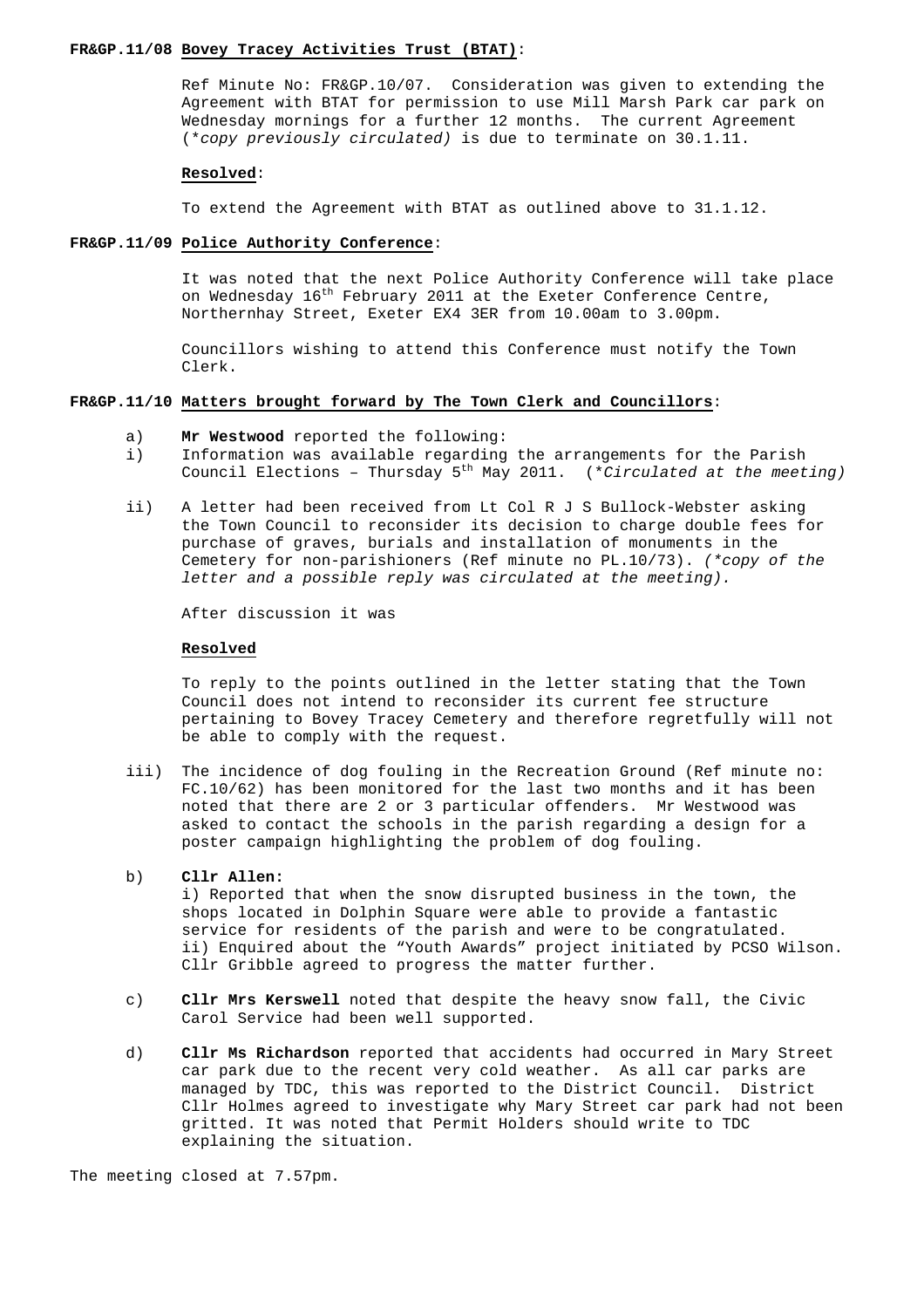# Accounts paid up to 10.12.10

| <b>General Account</b> |                                      |          |
|------------------------|--------------------------------------|----------|
| 1.11.10                | <b>Audit Commission</b>              | 1028.13  |
| $\zeta$ $\zeta$        | Bovey Tracey Youth Action            | 1250.00  |
| $\leq$ $\leq$          | Robin Ray Ltd                        | 25.00    |
| 4.11.10                | N Brock                              | 236.00   |
| $\zeta \, \zeta$       | EDF Energy 1 Ltd                     | 79.37    |
| 8.11.10                | Devon & Cornwall Newspapers Ltd      | 35.25    |
| $\leq \leq$            | Arnolds                              | 12.51    |
| $\leq$ $\leq$          | Par Flags                            | 55.82    |
| $\zeta$ $\zeta$        | <b>EDF Energy Customers plc</b>      | 11.30    |
| $\zeta \, \zeta$       | Mole Valley Farmers Ltd              | 45.98    |
| 15.11.10               | <b>RBL Poppy Appeal</b>              | 18.00    |
| $\zeta$ $\zeta$        | H & A Waste Services Ltd             | 256.45   |
| $\zeta$ $\zeta$        | South West Water Ltd                 | 24.93    |
| 66                     | Castles of Dawlish                   | 25.20    |
| $\leq$ $\leq$          | Post Office Ltd                      | 179.20   |
| 22.11.10               | Teignbridge District Council         | 151.50   |
| $\leq$ $\leq$          | Plants Direct (South West Ltd)       | 105.75   |
| $\zeta$ $\zeta$        | Sound & Visual Systems Ltd           | 106.85   |
| 25.11.10               | Southern Electric                    | 235.19   |
| $\zeta$ $\zeta$        | K J Thulborn Ltd                     | 361.73   |
| $\zeta$ $\zeta$        | R W Hubbard                          | 10.32    |
| 9.12.10                | S Ripley                             | 330.00   |
| $\zeta$ $\zeta$        | Michelle Wilcox                      | 550.00   |
| $\zeta$ $\zeta$        | Society of Local Council Clerks      | 168.00   |
| 66                     | 1 <sup>st</sup> Office Equipment Ltd | 242.31   |
| 66                     | Castles of Dawlish                   | 82.29    |
| 66                     | <b>Bovey Tracey Youth Action</b>     | 1250.00  |
| 66                     | Mr T Hunt                            | 50.00    |
| $\leq$ $\leq$          | Mrs H Rockey                         | 50.00    |
|                        |                                      | 6977.08  |
| <b>Direct Debits</b>   |                                      |          |
| 1.11.10                | Ecotricity                           | 67.39    |
| 1.11.10                | Ecotricity                           | 129.45   |
| 1.11.10                | Aviva                                | 41072    |
| 5.11.10                | Orange Payt.                         | 39.00    |
| 10.11.10               | UK Fuels                             | 140.15   |
| 25.11.10               | <b>BOC</b> Ltd                       | 21.03    |
| 30.11.10               | Can Networks                         | 22.21    |
| 1.12.10                | Aviva                                | 413.24   |
| 6.12.10                | Orange Payt.                         | 39.00    |
|                        |                                      | 1282.19  |
| <b>Wages/Salaries</b>  |                                      | 13552.95 |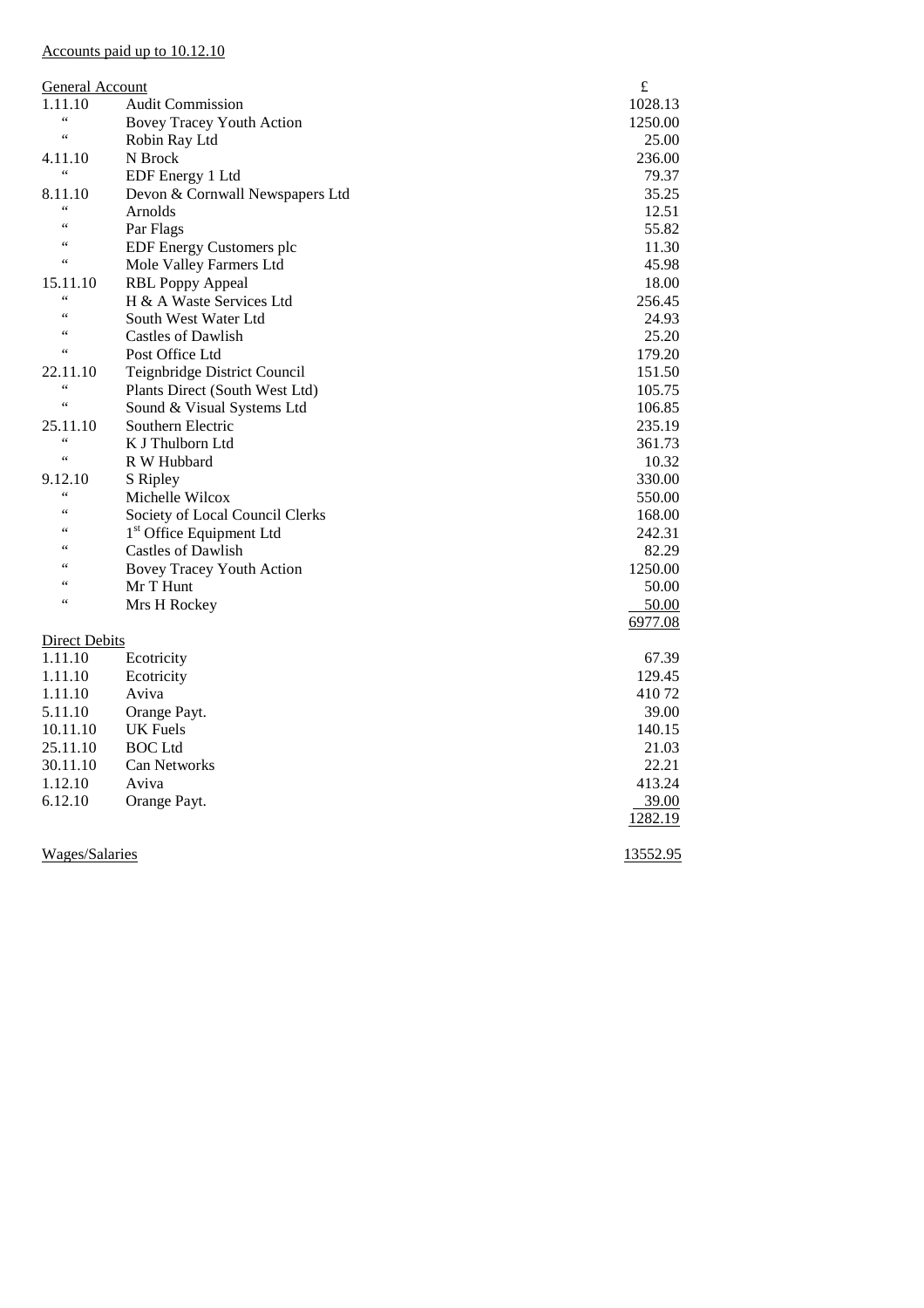# Accounts paid up to 7.1.11

| General Account       |                                     | £             |
|-----------------------|-------------------------------------|---------------|
| 20.12.10              | Devon & Cornwall Newspapers Ltd     | 35.25         |
| $\zeta$ $\zeta$       | H & A Waste Services Ltd            | 245.06        |
| $\zeta$ $\zeta$       | Post Office Ltd                     | 200.00        |
| 66                    | S W Water Ltd                       | 55.32         |
| $\zeta$ $\zeta$       | <b>Pottery Road Garage</b>          | 696.56        |
| 4.1.11                | T J Westwood (re-imbursement)       | 158.98        |
| $\zeta$ $\zeta$       | Northern Tool & Equipment           | 125.54        |
| 66                    | Bovey Tracey Youth Action           | 1250.00       |
|                       |                                     | 2766.71       |
| <b>Wages/Salaries</b> |                                     | <u>104.95</u> |
| Direct Debits         |                                     |               |
| 8.12.10               | UK Fuels Ltd                        | 67.18         |
| 24.12.10              | <b>BOC</b> Ltd                      | 21.03         |
| 31.12.10              | <b>Can Networks</b>                 | 20.70         |
| 4.1.11                | Aviva                               | 413.24        |
| 66                    | Ing Lease UK Ltd                    | 1139.75       |
| 5.1.11                | Orange Payt.                        | 39.00         |
|                       |                                     | 1700.90       |
|                       | Financial Statement 10 January 2011 |               |

| <u>Accounts</u> to be paid             |         | £         |
|----------------------------------------|---------|-----------|
| Firewatch SW Ltd                       |         | 103.39    |
| Pulse8internet Ltd                     |         | 116.35    |
| <b>PVM Supplies Ltd</b>                |         | 108.92    |
| Robin Ray Ltd                          |         | 25.00     |
| Teignbridge District Council           |         | 6724.00   |
| Teignbridge District Council           |         | 293.75    |
| M I Davey                              |         | 250.00    |
|                                        |         | 7621.41   |
| <b>Current Account</b>                 |         | 15658.92  |
| Accounts to be paid                    |         | 7621.41   |
|                                        | 8037.51 |           |
| <b>Business Instant Access Account</b> |         | 94705.73  |
|                                        |         | 102743.24 |
|                                        |         |           |
| Fixed Term Deposit (6 months)          |         | 70000.00  |
| Fixed Term Deposit (3 months)          |         | 30000.00  |
|                                        |         | 100000.00 |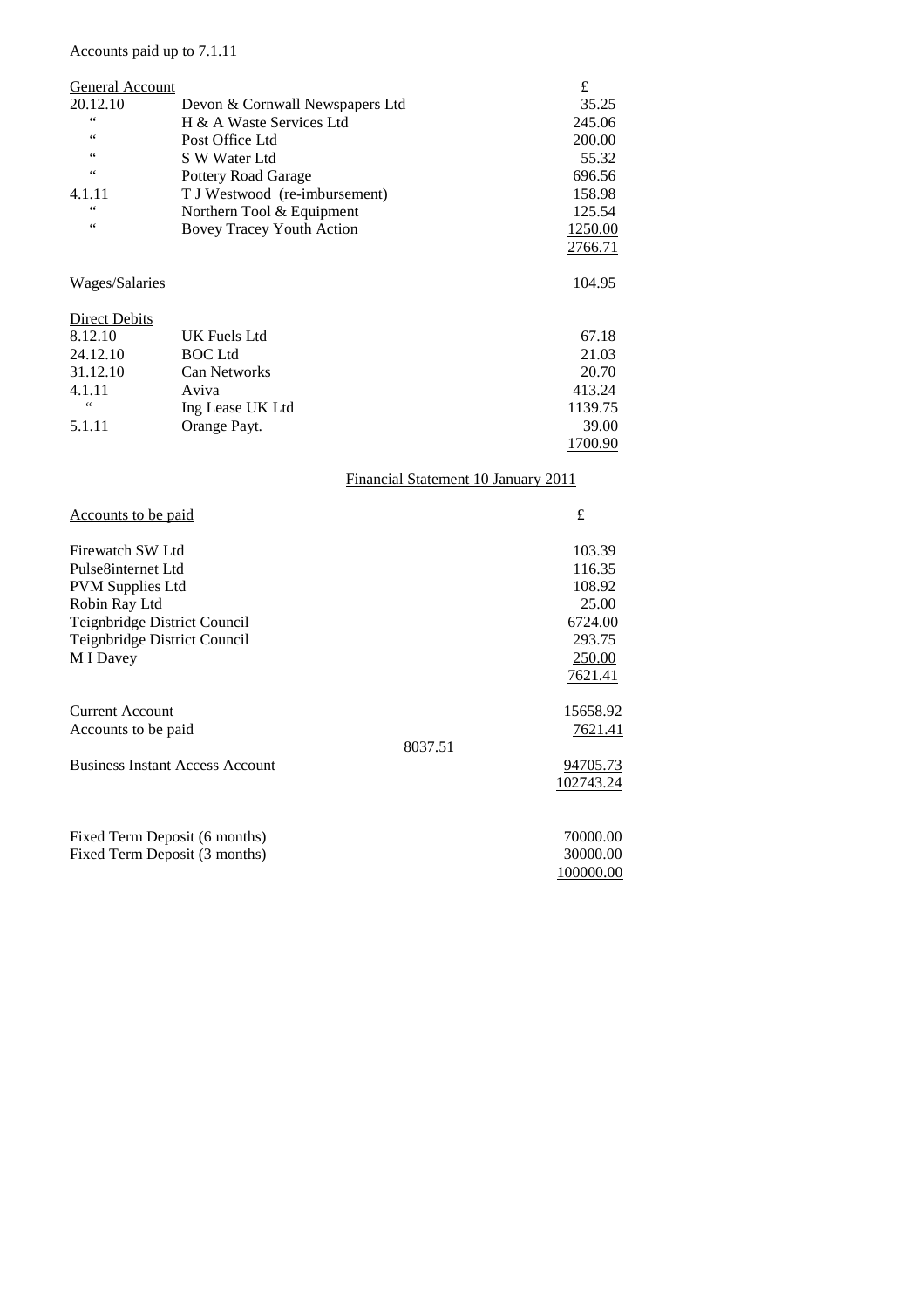# **BOVEY TRACEY TOWN COUNCIL**

# **BUDGETED INCOME & EXPENDITURE PROPOSED PRECEPT 2011/2012**

# **2011/2012:**

Total Budgeted Expenditure 2011/2012 (with additional items – see Budget) 195500.00 Total Budgeted Income (deduct) 159565.00

 **£** 

35935.00

To maintain the current level of services provided by the Town Council, it will require a precept figure of £159,565.00 for 2011/2012, an increase of £10,710.00. However, during the current economic climate it is important to maintain the current precept figure of £148,855.00.

| Proposed Precept 2011/2012: | £148855 | £50.32 per D Band property |
|-----------------------------|---------|----------------------------|
| Precept 2010/2011           | £148855 | £50.33 per D Band property |
| Precept 2009/2010           | £148855 | £50.39 per D Band property |
| Precept 2008/2009           | £148855 | £50.45 per D Band property |

Increase of Precept for 2011/2012 0% (Household precept figure for 2010/2011 – 0.1% decrease)

# **Proposed Precept Figure for Bovey Tracey Town Council 2011 - 2012 £148,855.00**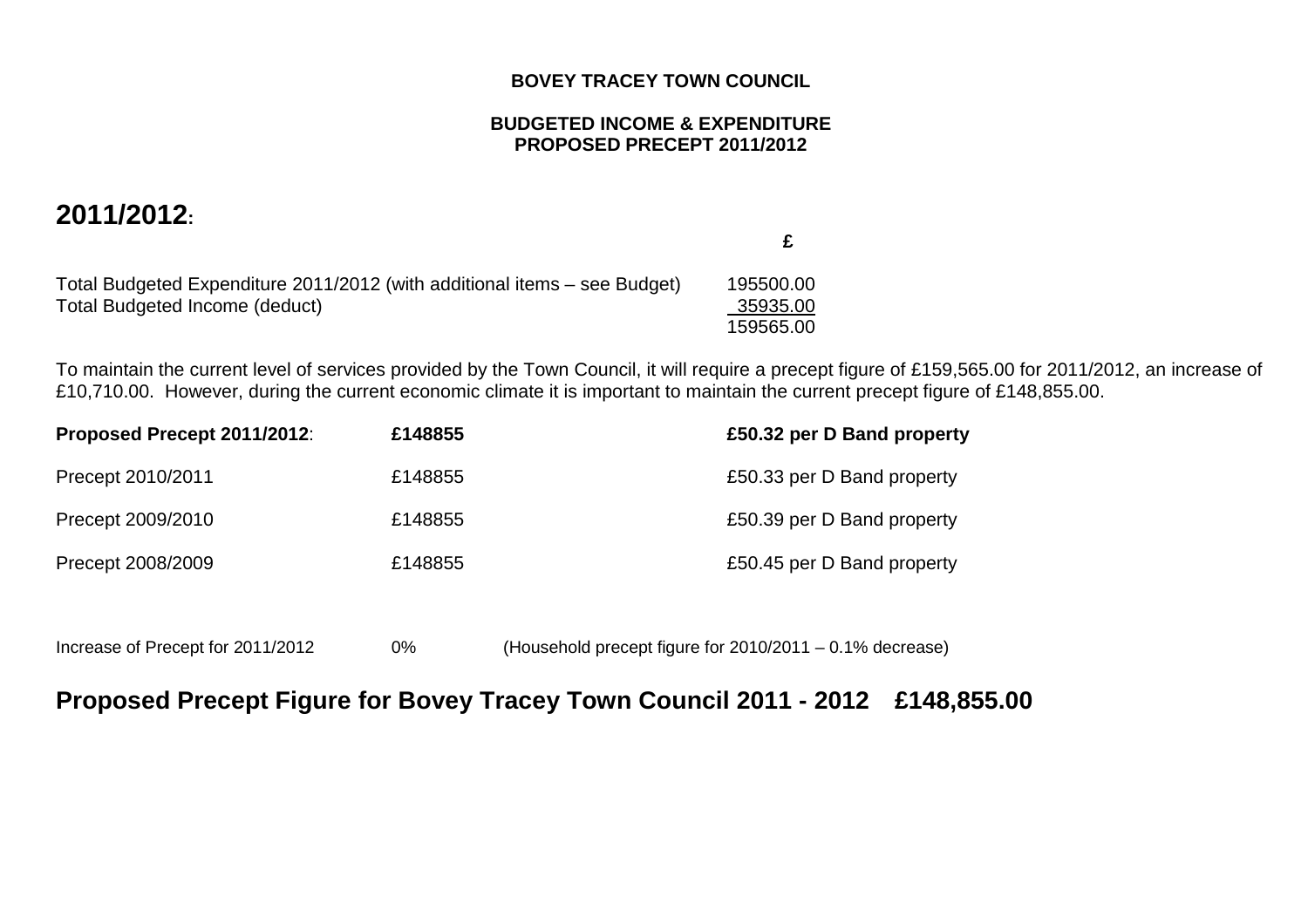| Income                           | Budget 2009/10         |                       | Actual 2008/10 Budget 2010/11   | Ino. to 30.11.10 | <b>Budget 2011/12</b> |                                      |        |
|----------------------------------|------------------------|-----------------------|---------------------------------|------------------|-----------------------|--------------------------------------|--------|
| Precept                          | 148855.00              | 148855.00             | 148855.00                       | 148855.00        | 148855.00             |                                      |        |
| <b>Interest</b>                  | 6000.00                | 794.88                | 100.00                          | 0.00             | 400.00                |                                      |        |
| <b>Allotments</b>                | 1200.00                | 2820.00               | 1800.00                         | 390.00           | 1800.00               |                                      |        |
| <b>Town Hall Lettings</b>        | 4000.00                | 6380.20               | 4000.00                         | 2772.00          | 4000.00               |                                      |        |
| <b>Burial Fees</b>               | 10000.00               | 24964.50              | 12000.00                        | 9591.00          | 12000.00              |                                      |        |
| Other Income                     | 3500.00                | 6217.12               | 3500.00                         | 1494.00          | 3500.00               |                                      |        |
| <b>Cemetery Grant</b>            | 4185.00                | 4320.00               | 4185.00                         | 4185.00          |                       | 4185.00 Specific Expanditure 2011/12 |        |
| P3 & Other Grants                | 6000.00                | 6295.00               | 6000.00                         | 1295.00          | 6000.00               |                                      |        |
| Insurance Claim                  | 0.00                   | 8425.00               | 0.00                            | 0.00             |                       | 0.00 Tourism                         | 2500   |
| Christmas Lights                 |                        | 2418.00               | 2000.00                         | 1526.00          |                       | 2250.00 Youth Provision              | 15000  |
| <b>Britain in Bloom</b>          | 1500.00                | 1890.00               | 1500.00                         | 1800.00          |                       | 1800.00 Heathfield Youth Project     | 2000   |
| <b>Charter Celebrations</b>      | 0.00                   | 3073.00               | 0.00                            | 12974.00         |                       | 0.00 Big Park                        | 16000  |
| Legacy E Hebbditch               | 0.00                   | 1000.00               | 0.00                            | 0.00             | 0.00                  |                                      | 35500  |
| Heritage Centre (TOAD) R Ald     | 0.00                   | 0.00                  | 0.00                            | 7000.00          | 0.00                  |                                      |        |
| <b>VAT Recovered</b>             | 5000.00                | 995.97                | 14000.00                        | 0.00             |                       | 0.00 Precept 2010/2011               | 148855 |
| <b>Total</b>                     | 190240.00              | 218448.67             | 197940.00                       | 191882.00        | 184790.00             |                                      |        |
|                                  |                        |                       |                                 |                  |                       | Precept 2009/2010                    | 148855 |
| Expenditure                      | <b>Budget 2008/010</b> | <b>Actual 2009/10</b> | Budget 2010/11 Exp. to 30.11.10 |                  | <b>Budget 2011/12</b> |                                      |        |
|                                  |                        |                       |                                 |                  |                       | Precept 2008/2009                    | 148855 |
| <b>Allotments</b>                | 500.00                 | 11912.02              | 500.00                          | 947.00           | 500.00                |                                      |        |
| <b>Town Hall</b>                 | 8400.00                | 9106.46               | 8000.00                         | 5220.00          | 9000.00               |                                      |        |
| Cemetery <sup>1</sup>            | 9000.00                | 12966.20              | 9000.00                         | 6346.00          | 10000.00              |                                      |        |
| <b>Britain in Bloom</b>          | 1800.00                | 3966.15               | 2140.00                         | 4703.00          | 2500.00               |                                      |        |
| <b>Bus Shelters</b>              | 500.00                 | 0.00                  | 500.00                          | 0.00             | 500.00                |                                      |        |
| <b>Recreation Grounds</b>        | 14700.00               | 18385.02              | 15000.00                        | 12317.00         | 16000.00              |                                      |        |
| <b>Establishment Expenses</b>    | 18000.00               | 33782.00              | 18000.00                        | 14958.00         | 20000.00              |                                      |        |
| Wages, N.I. & Pensions           | 66000.00               | 81564.07              | 84000.00                        | 55576.00         | 87000.00              |                                      |        |
| <b>Pottery Leat</b>              | 200.00                 | 0.00                  | 200.00                          | 0.00             | 200.00                |                                      |        |
| Grants Paid (Inc S137 grants)    | 3000.00                | 2157.00               | 3000.00                         | 0.00             | 2000.00               |                                      |        |
| Christmas Lights                 | 2700.00                | 4705.00               | 2700.00                         | 0.00             | 2700.00               |                                      |        |
| Election                         | 4000.00                |                       | 4500.00                         | 0.00             | 4500.00               |                                      |        |
| Contingency                      | 5000.00                |                       | 5000.00                         |                  | 5000.00               |                                      |        |
| <b>Tourism</b>                   | 2000.00                | 1905.00               | 2300.00                         | 900.00           | 2500.00               |                                      |        |
| Parish Paths Partnership         | 0.00                   | 16.55                 | 100.00                          | 1295.00          | 100.00                |                                      |        |
| <b>Charler Celebrations</b>      | 4000.00                | 3873.25               | 4000.00                         | 26057.00         | 0.00                  |                                      |        |
| Parish Youth Provision           | 15000.00               | 15824.01              | 15000.00                        | 10000.00         | 15000.00              |                                      |        |
| Heathfield Play Areas Big Park)  | 30440.00               |                       | 0.00                            | 0.00             | 16000.00              |                                      |        |
| <b>Additional Cemetery Works</b> | 0.00                   |                       | 5000.00                         | 3599.00          | 0.00                  |                                      |        |
| <b>Heathfield Youth Project</b>  | 0.00                   |                       | 5000.00                         | 1179.00          | 2000.00               |                                      |        |
| Heritage                         | 0.00                   | 0.00                  | 0.00                            | 10300.00         | 0.00                  |                                      |        |
| Town Hall Feasibility Study      | 0.00                   | 0.00                  | 0.00                            | 2223.00          | 0.00                  |                                      |        |
| Garage Planning Application      |                        |                       |                                 | 1572.00          | 0.00                  |                                      |        |
| <b>VAT Input Tax</b>             | 5000.00                | 0.00                  | 14000.00                        | 0.00             | 0.00                  |                                      |        |
| <b>Total</b>                     | 190240.00              | 200162.73             | 197940.00                       | 157192.00        | 195500.00             |                                      |        |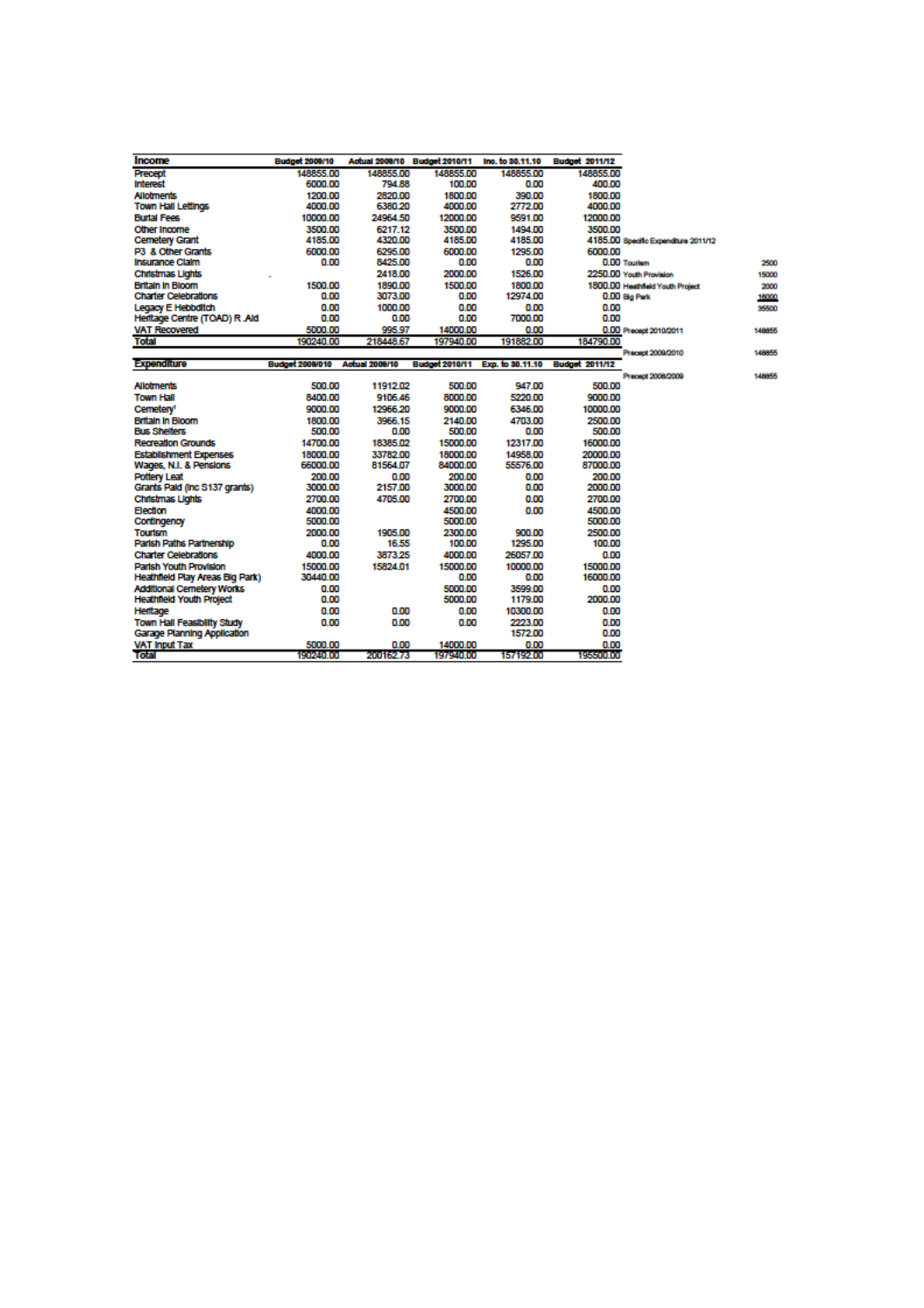# **PLANNING COMMITTEE HELD IN THE COUNCIL CHAMBER ON MONDAY 10th JANUARY 2011 at 8pm**

#### **Present**:

The Town Mayor, Cllr Mrs A J Kerswell The Deputy Town Mayor, Cllr R A Bray

Cllr A Allen Cllr A C Griesiell Cllr Mrs D E M Black Cllr M Harper Cllr D K Elphick Cllr F W Holmes\* Cllr M J Evans The Client Client Construction Client Constants Construction Client Constants Constants Constants Constants Constants Constants Constants Constants Constants Constants Constants Constants Constants Constants Cllr G J Gribble\*\* Cllr Mrs K J Westbury

\*\*County Cllr \*District Cllr

# **In attendance**:

One member of the press Mr T J Westwood – Town Clerk Cllr Mrs E Gedge - Secretary

The meeting was chaired by Cllr Bray.

# **PL.11/01. Apologies for absence**:

 Cllr M Y Davey (due to illness) Cllr Mrs A M Klinkenberg (due to a family bereavement)

# **\*Cllr Mrs Kerswell declared a prejudicial interest in Item PL.11/02(c) below.**

#### **PL.11/02. Consideration of Planning Applications**:

DNPA Applications listed to 17.12.10: None.

TDC Applications listed to 17.12.10:

- a) **10/03852/TPO** The felling of one sycamore tree at Ashburton Close for Wims (UK) Ltd. \*Cllr Gribble and Cllr Holmes declared a personal interest. Observations: The Town Council does not support this application for the following reasons: i) The Sycamore tree subject to this application is located within a grass area at the entrance to Ashburton Close. ii) The tree is semi-mature and appears to be growing in a healthy and stable condition free from any significant pests' diseases or defects. iii) The tree contributes significantly to the visual amenity of the area.
- b) **10/03884/FUL** Dwelling at 14 Cromwells Way for Mrs I Wilcocks.\*Cllr Gribble declared a personal interest. Observations: The Town Council does not support this application for the following reason: The proposal would be contrary to Policies H2,H11, C1 and C8 of the Teignbridge Local Plan because the application does not demonstrate that the site is developable for a dwelling having regard to i) the location of a nearby protected tree, ii) the residential amenity of the occupiers of adjoining dwellings, iii) the width of the proposed vehicular access and iv) the character of the site and its surroundings.

DNPA Applications listed to 22.12.10: None.

TDC Applications listed to 23.12.10:

 c) **10/03974/TPO** The crown reduction of one Oak tree and one Lime tree by 20% at Grey Gables, Coombe Cross for Mr V Boorman.